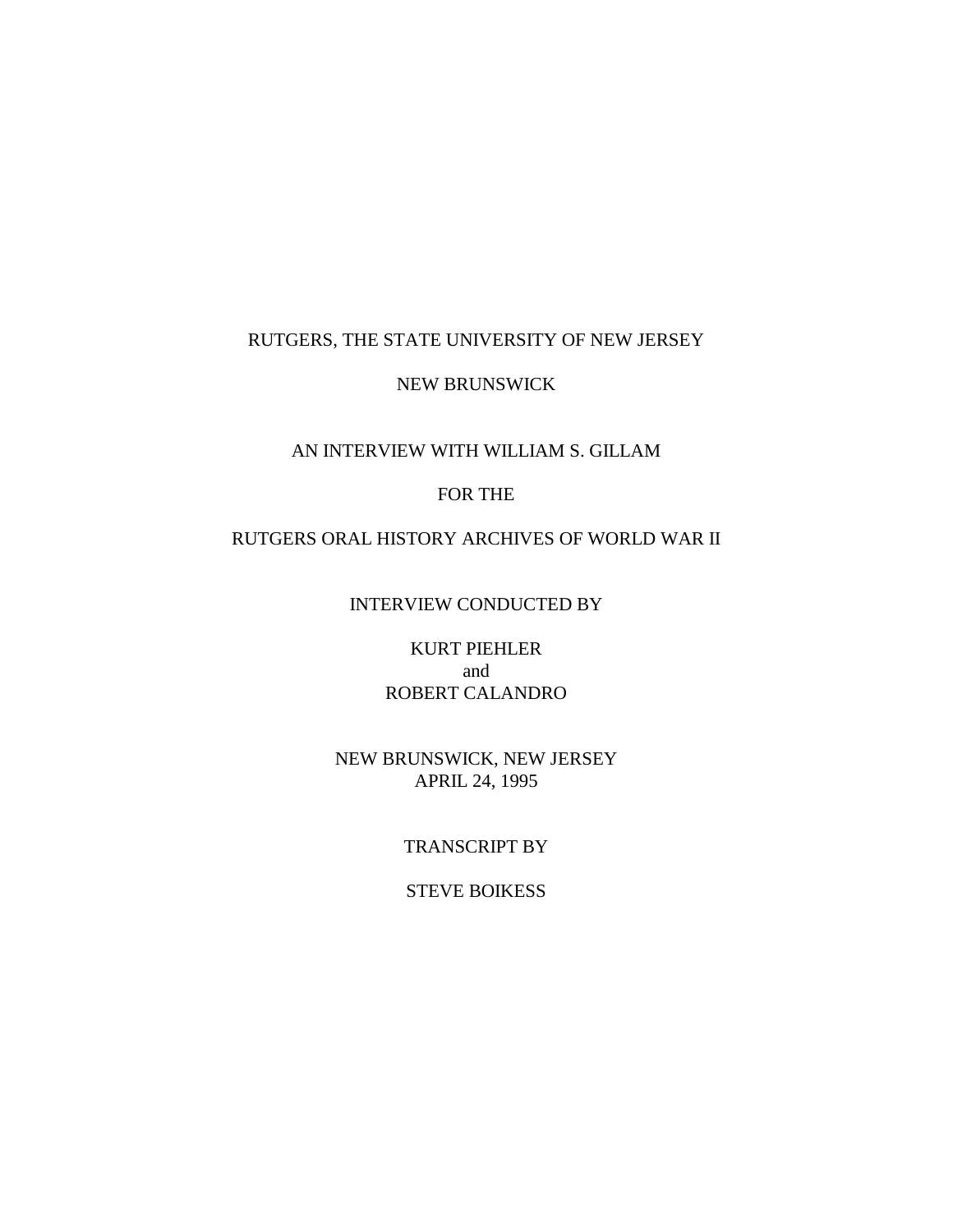Kurt Piehler: This continues an interview with Mr. William S. Gillam on April 24, 1995 at Rutgers University in New Brunswick with Kurt Piehler and Robert Colandro. Before we discuss your wartime experiences, we talked briefly before the interview about your predilection to save things. You trace this, in part, to your Quaker ancestry. Could you recount how you saved quite a bit of your correspondence and other documents?

William Gillam: Well, yes, I ... have saved copies of practically all my correspondence with relatives and ... friends, friends such as members of the Zeta Psi fraternity with whom I have kept in touch. ...

KP: However, not all your family shares this predilection. You mentioned that your brother has joined the 20th Century and prefers the phone.

WG: Right, my other brother, I suspect, recently, ... has saved things because he has a computer, a word processor and you automatically get to save things, but, my brother is not much for writing letters, and so, he doesn't have anything to save. He relies more on the telephone.

KP: Have you ever kept a diary?

WG: No, I've never kept a diary, as such. This whole account ... came out of my memories, supplemented by reference to documents that I had, and, as you know, after I got done [with] it all, I found some other documents that I hadn't thought about that added, actually, just factual things that really don't affect the narrative.

KP: You mentioned that you were prompted partly by Studs Terkel's work in thinking about your own experiences. What did you think of his book?

WG: Well, I enjoyed it very much. What more can I say?

KP: Did any of the stories in there surprise you?

WG: I'm sure they did. I do not remember any specific examples. I mean, you know, as I said before, I think during the time that I was in the service, I was more or less cut off from news on the homefront and I really didn't know what was going on, on the homefront.

KP: Were you able to save the letters that people wrote to you during the war?

WG: Some.

KP: Some?

WG: Well, ... yeah, well, I think I mentioned [that] I have copies of letters my father wrote to me and to my brothers because ... his secretary typed them up and made carbon copies. [laughter] But,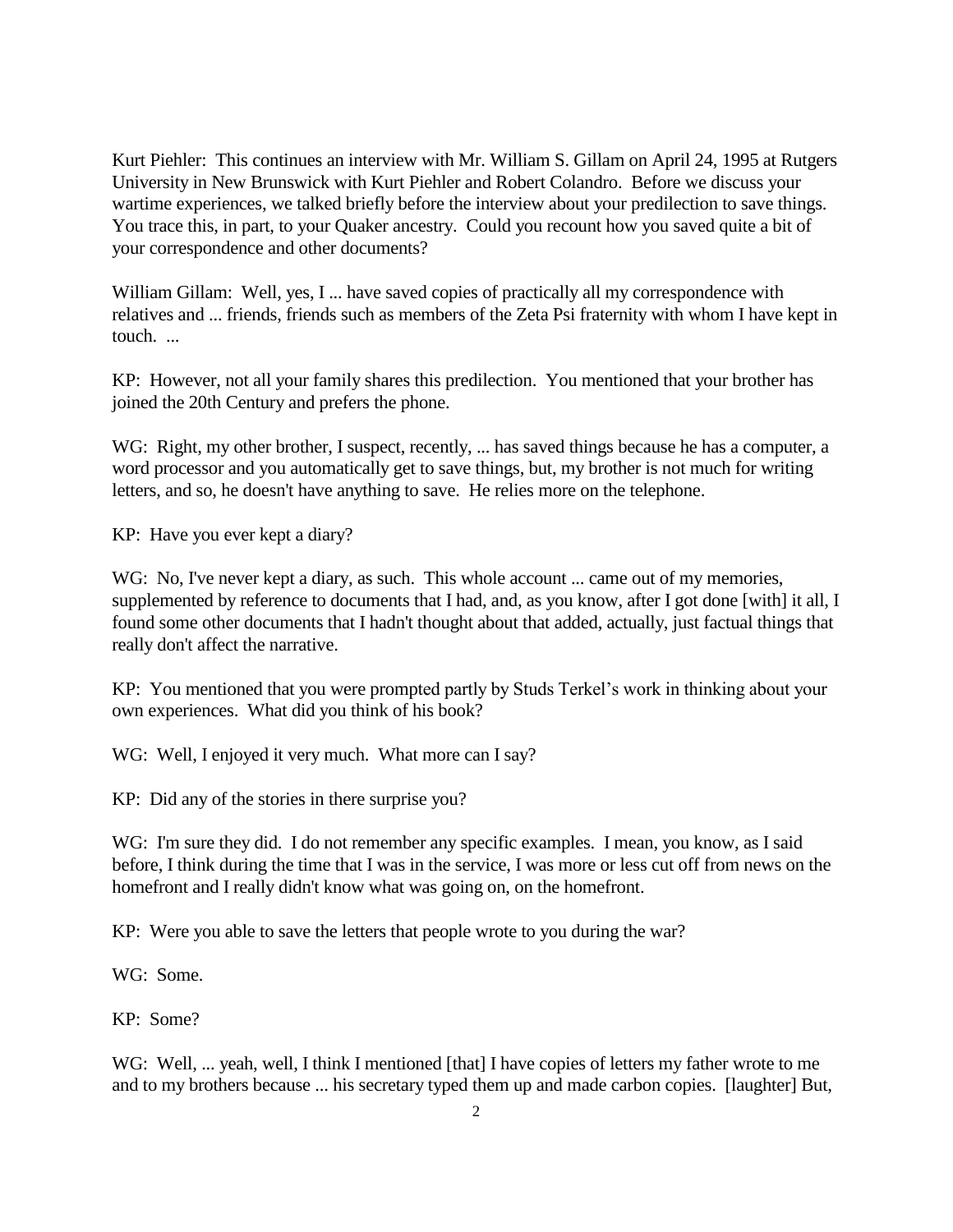my mother, for example, who actually did more writing to me and my brothers than my father did, hers were longhand letters that have disappeared.

KP: You mentioned that part of your desire to write your story was for your grandchildren. Have you been a little disappointed that they seem less interested in your wartime experiences or do you think they will eventually come around?

WG: I don't know. I mean, they've been living in Florida since they were small boys. I only get to see them three or four times a year and ... there really hasn't been much occasion for them to raise any questions. It's interesting, just recently, they were in New Jersey, and the older boy expressed an interest in seeing the Rutgers campus, and so, we spent a couple of hours riding around College Avenue Campus, and Busch Campus, and even Livingston, and I don't know whether that evidenced any interest ... in coming to Rutgers or not.

KP: It may have just been curiosity.

WG: I would sort of be surprised, mainly because my experience with people that moved to Florida is [that] they're not interested in coming back up to the snowy, cold North. I might ... interject there, besides which, Rutgers University, as [it] is now constituted, is nothing like the Rutgers College that I went to and my son himself didn't come to Rutgers. He went to Wesleyan, which, at the time he went to Wesleyan, it was more like Rutgers used to be. I don't know what Wesleyan's like now.

KP: When did you sense that Rutgers had really changed dramatically from what you knew it as?

WG: Pretty early on, I guess, after my service in the Army and ... I started becoming involved particularly through the Class of '40, in Rutgers affairs. ... Then, I realized how different [it was] and, you know, I've lived in Metuchen since 1949 and read the local newspaper about everything that's going on at Rutgers, things that went on at Rutgers in the 60s, which went on at a lot of other colleges and universities, too. Now, the recent troubles at Rutgers involving minorities, that's something else.

KP: The Class of 1940 is legendary for their involvement at Rutgers. Why do you think the Class of '40 has stayed so close together and has been so active? Have you ever thought about that?

WG: Yeah, ... we incorporated in 1962, ... after our 20th anniversary in '60, and, since that time, we've had money in the bank, and I noticed, right recently, the Class of '38 asking people to send in twenty dollars, because the class funds are nil, and so, just the very fact of incorporation, which is a very simple process, ... has kept us together, and we've had a board of trustees made up of people who live within easy distance of New Brunswick, driving distance, and we've had several meetings a year, and, on the big five year reunions, we've had more meetings than that.

KP: Whose idea was it to incorporate?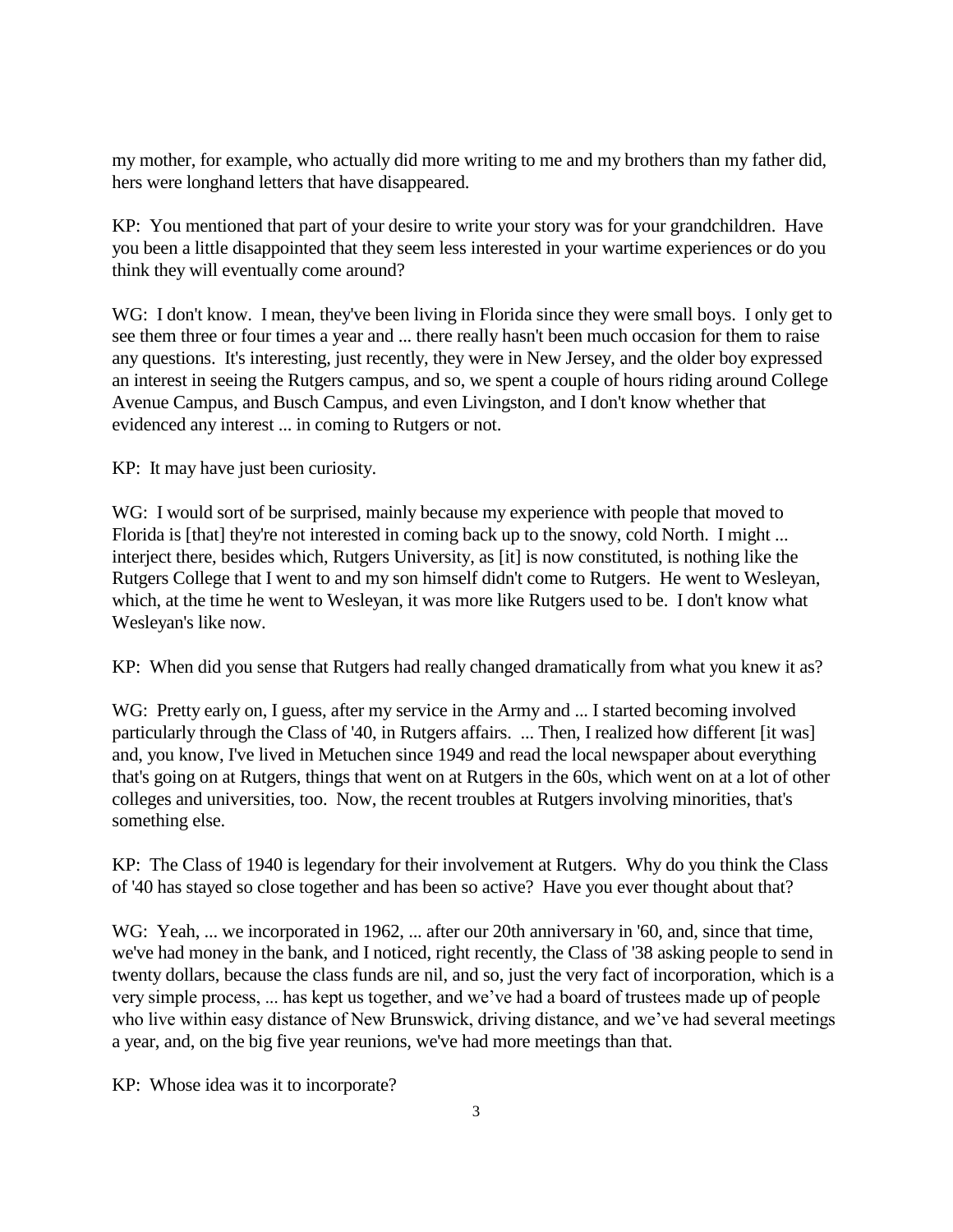WG: I really don't remember. I remember a group of us sitting around a table and discussing it, but, I'm not sure who first presented the idea.

KP: How long have you been secretary of the class?

WG: Well, it's a long story. ... I mean, at our 15th reunion, I was elected vice-president, and then, at our 25th reunion, I had to give that up because of pressure [from] personal affairs, and, later on, I became assistant secretary because our secretary moved to Texas, and I took over without having any title other than assistant secretary, and, ultimately, was elected secretary. So, you know, I've been acting as recording secretary for ... quite a few years, and then, I've been the class correspondent since 1979. ...

KP: How many of your class do you think will come to the 55th?

WG: We had hoped for fifty, but, it looks like it isn't going to be that many. We haven't gotten reservations ... from anything like that. ... I found the Class of '39 only had twenty-seven at their 55th a year ago and I thought, surely, we'd do ... better than that, but, I'm afraid that age has ... caught up with us, and, for many that would like to come, it physically becomes a problem for them. So, at the moment, you know, I'm hoping we might get thirty.

KP: Maybe we should go back to World War II.

WG: Yes.

KP: When we left off, we were talking quite a bit about Fort Benning. I believe we left off in Texas. Bob, would you like to begin?

Robert Colandro: Yeah, I think we left off with your arrival in, I believe it was, Camp Maxey, in Paris, Texas. What was the camp like? Was it built up or had that camp basically been thrown together?

WG: I think, basically, it had been thrown together. I suspect it was like a lot of other camps at that time, training camps. I mean, I had been, briefly before that, at Camp Wheeler ... in Macon, Georgia, and that was the same. ... All of the buildings were ... new, but, ... well, they were like Camp Kilmer was twenty or thirty years ago. ... At Camp Maxey, there just wasn't an opportunity to get into Paris, Texas, much. I mean, you know, we were on duty twenty-four hours a day for seven days a week. I mean, not all that time doing anything. So, it was exceptional when you could get ... into Paris, like when my automobile block froze and I had to get it taken care of. At Fort Benning, they could've taken care of it right on the post, but, not at Camp Maxey.

RC: What were your main duties while you were there?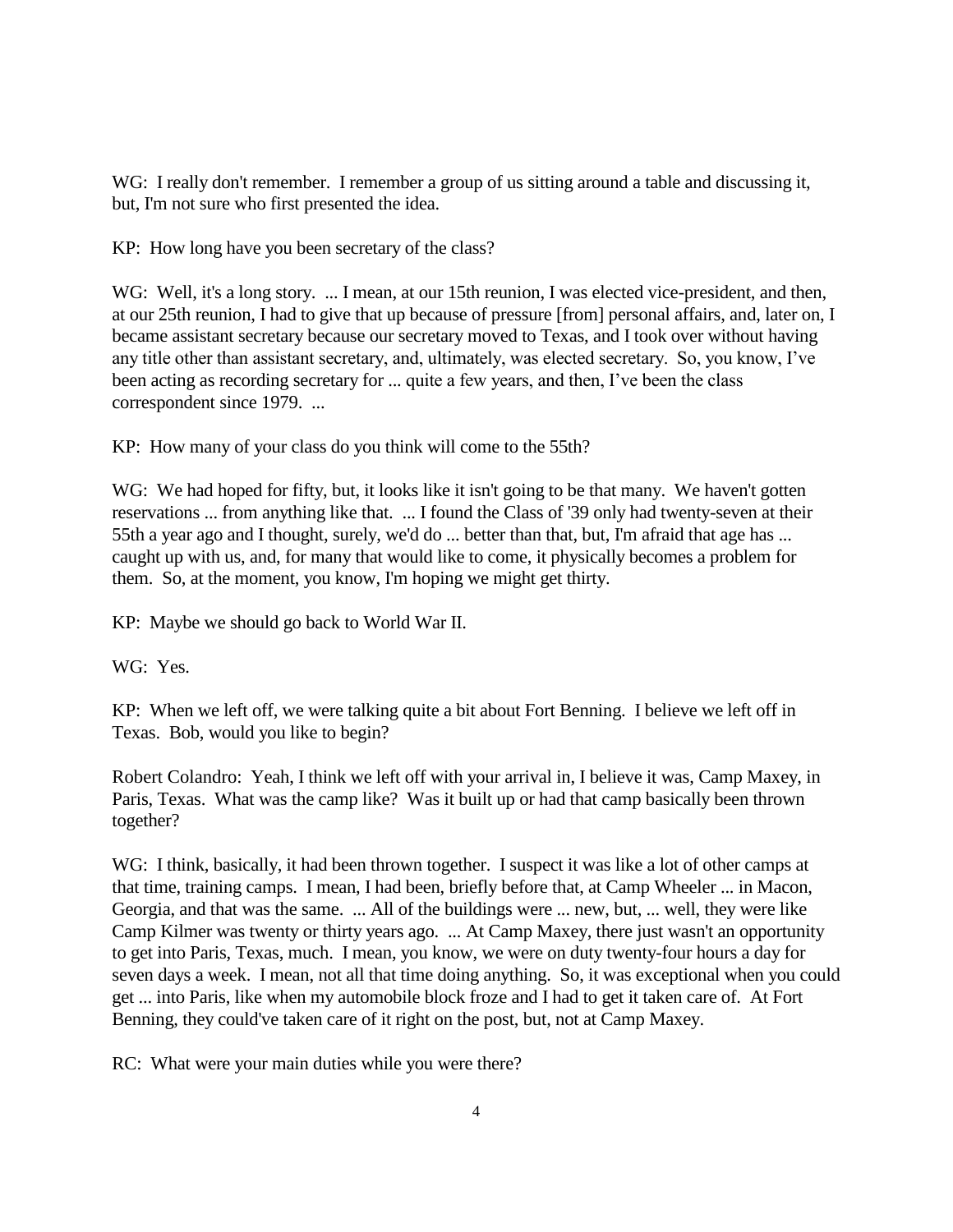WG: We were carrying out a training program for the men and I was in Company M, which was a heavy weapons company, which involved machine guns, ... and mortars, and things like map reading, and so forth, and ... physical training, twenty mile marches, frequently, and things at night, training exercises at night. I remember, ... one time, two of the trucks got bogged down in a night exercise ... and it took us 'til morning to get them out.

KP: What were your sergeants and other non-coms like, your cadre? How good were they and do you know anything about their backgrounds?

WG: No.

KP: Were they regular Army?

WG: Oh, no, by that time, ... they were all draftees. ...

KP: Were there a lot of southerners?

WG: ... I really don't know. ... I joined the 99th Division in Camp Van Horn, Mississippi, and, ... very shortly, we were going on the Louisiana Maneuvers, and ... ended up in Maxey, and I really didn't get to know the non-commissioned officers like I had gotten to know the ones ... at the reception center in Fort Benning.

KP: When you left the 99th Infantry Division to go to the 38th Infantry Regiment, what were your thoughts about that? Would you have preferred to have stayed with the 99th?

WG: No, no, ... but, then, I didn't have any idea where I was going, and I didn't know I was going to be in the Second Division until I landed in Normandy, so, ... I just had no idea, but, ... the 99th Division, in my opinion, was not anywheres near ready to operate as a unit in combat, and, obviously, the War Department agreed with that, because I, along with a lot of other officers, ... [was] taken out of the 99th and sent overseas as a replacement officer. Now, I later learned that the 99th Division had participated ... in the Battle of the Bulge and I don't know how they got there.

KP: When you were training people in Texas, did you have a sense that the 99th had a number of problems or that it was just simply a matter of time, that this unit would take a while to train?

WG: ... Yes, you know, at that time, I had no idea that ... I would be singled out, along with others, and I thought, "Now, I'm with a division, and ... when the division is sufficiently trained, they will send us someplace."

KP: So, when you left the unit, they were still in training?

WG: Right. ... You know, I had no idea. I mean, I wasn't the only one that was withdrawn. ... The junior officers that were withdrawn, there were lots of them. ... I gave you a copy of orders, I think,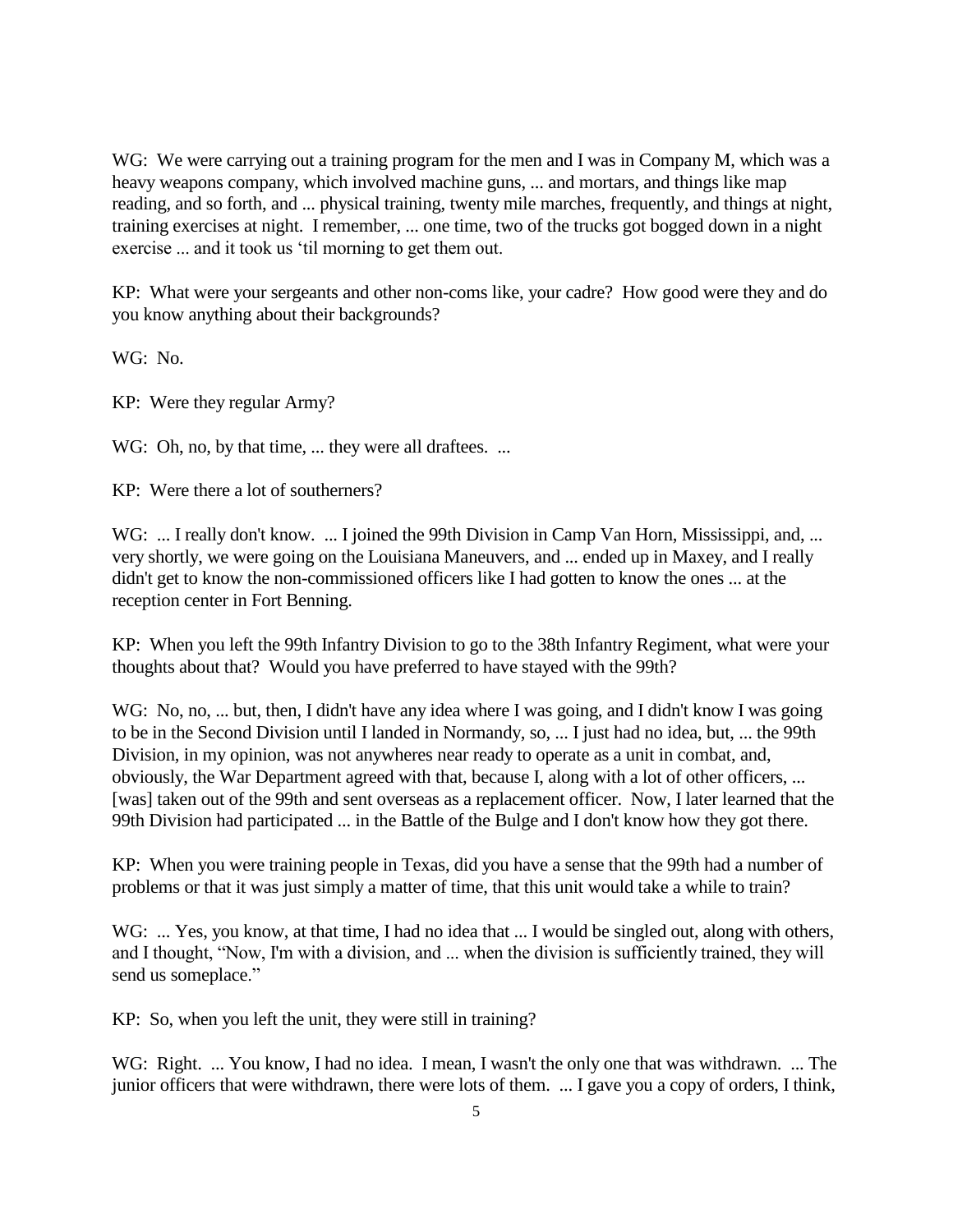that has a lot of names on it. So, I have no idea what happened after that to the 99th Division, how they ended up in ... France, in December, for the Battle of the Bulge.

KP: You ended up in the replacement depot at Fort Meade in Maryland and there was quite a Rutgers contingent there. Before we started the interview, you showed us a picture of the Rutgers contingent.

WG: ... They're at Aberdeen.

KP: Oh, Aberdeen, excuse me.

WG: Which was an ordinance [proving ground], ... and they were all ROTC here at Rutgers, which was basically infantry, and ... I think most of them were engineers at Rutgers.

KP: As a replacement officer, you had no idea where you were going. Did you have any apprehension about that, that you were going to eventually be placed in a unit where you did not know anyone and had not trained with them?

WG: I'm sure I did, but, ... like so many others, there was nothing you could do about it, so, you didn't really worry about it. ... I guess the only thing I can recall is being pleased when I learned that I was going to Europe and not to the South Pacific.

KP: So, when you were sent to Fort Meade, you still had no idea where you were going?

WG: Right.

KP: Also, given your training, you could have easily gone to either theater.

WG: Right.

KP: Why did you have apprehensions about going to the Pacific? What did you think at the time?

WG: Well, primarily, the climate, I think, and, as it ended up, you know, the two months that I spent in France were delightful, as far as the weather was concerned. ... It was summer, but, not too hot and not too much rain.

KP: How much did the maneuvers in Louisiana have to do with your desire to avoid the South Pacific?

WG: ... Well, I think it probably did, because Louisiana, it was in the summertime, and it was ... hot, and there was a short supply of water for drinking or ... bathing purposes. I mean, actually, I didn't feel, in Normandy, ... the shortage of water. I'm sure that there wasn't an awful lot, but, it didn't seem like a shortage.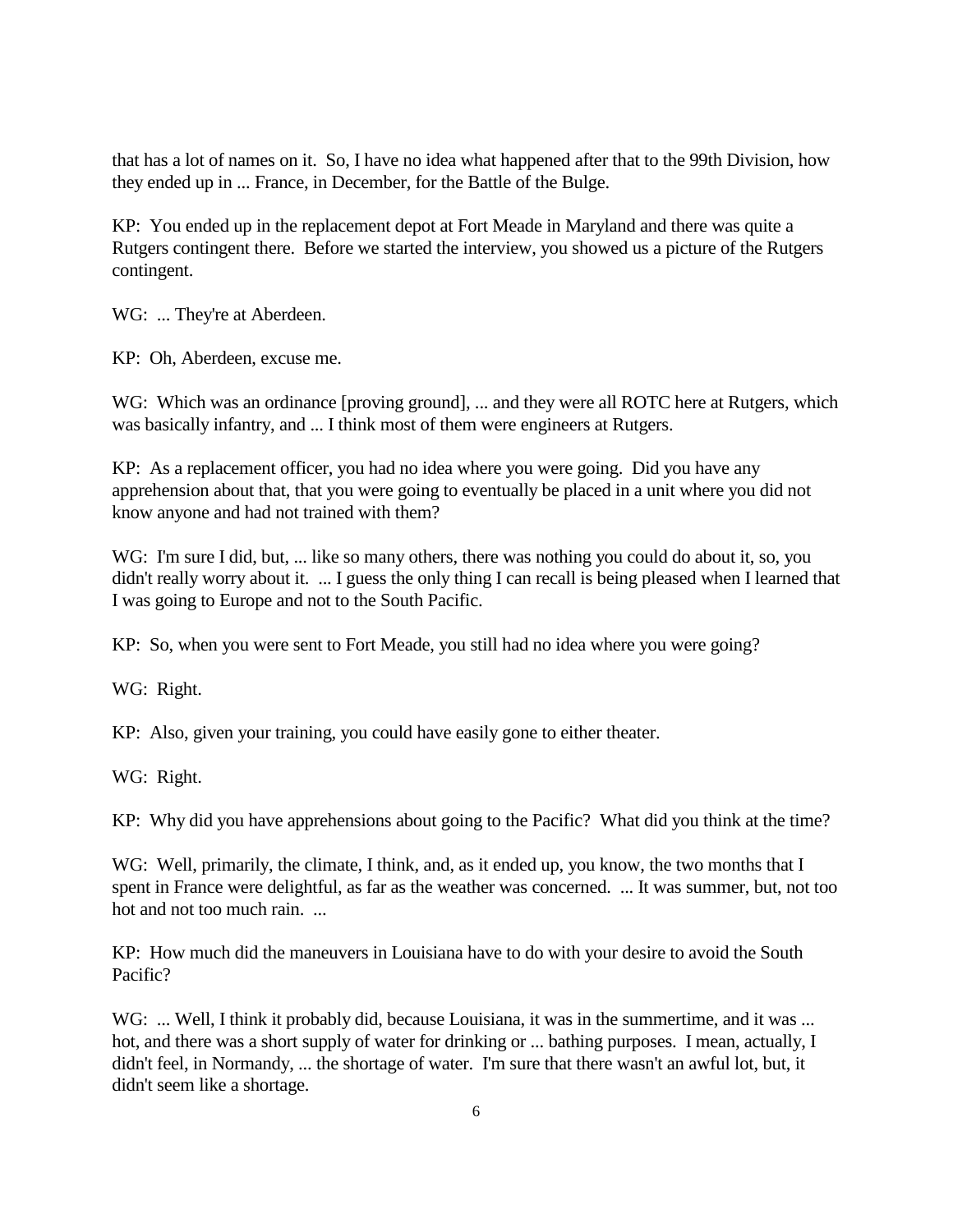KP: You departed in April of 1944 for Scotland. What do you remember about the voyage overseas?

WG: It was ... pretty boring. I mean, most of the time you just spent cooped up ... in a state room.

KP: Did your ship go in a convoy or did it go over independently?

WG: I think independently.

KP: So, you were doing a lot of zigging to avoid U-boats.

WG: Yeah.

KP: Did you have any concerns about U-boats or any problems with seasickness?

WG: Don't recall any. ... I think I did mention [this] in my account, ... one time, I was stationed on the stern of a boat and it went up and down ... pretty much, but, other than that, I don't recall anybody else being afflicted.

KP: What were your duties on board the boat?

WG: Very little, I mean.

KP: Were the soldiers on the boat mainly replacements?

WG: Oh, I think they were all replacements. I don't know that, but, I think so. ... I mean, ... everybody that I came into contact with.

KP: Did you have any responsibilities for supervising enlisted men?

WG: Basically, no.

KP: So, you really just spent a lot of time sitting in the ward room. Did you play cards? What did you do to pass the time?

WG: [laughter] I guess there was some cards. I don't recall participating. Looking back on it, I don't know what the heck I did do for six or eight days, or whatever it took.

RC: Was there a lot of talk about what might lie ahead for you and everyone else on the ship?

WG: No, no.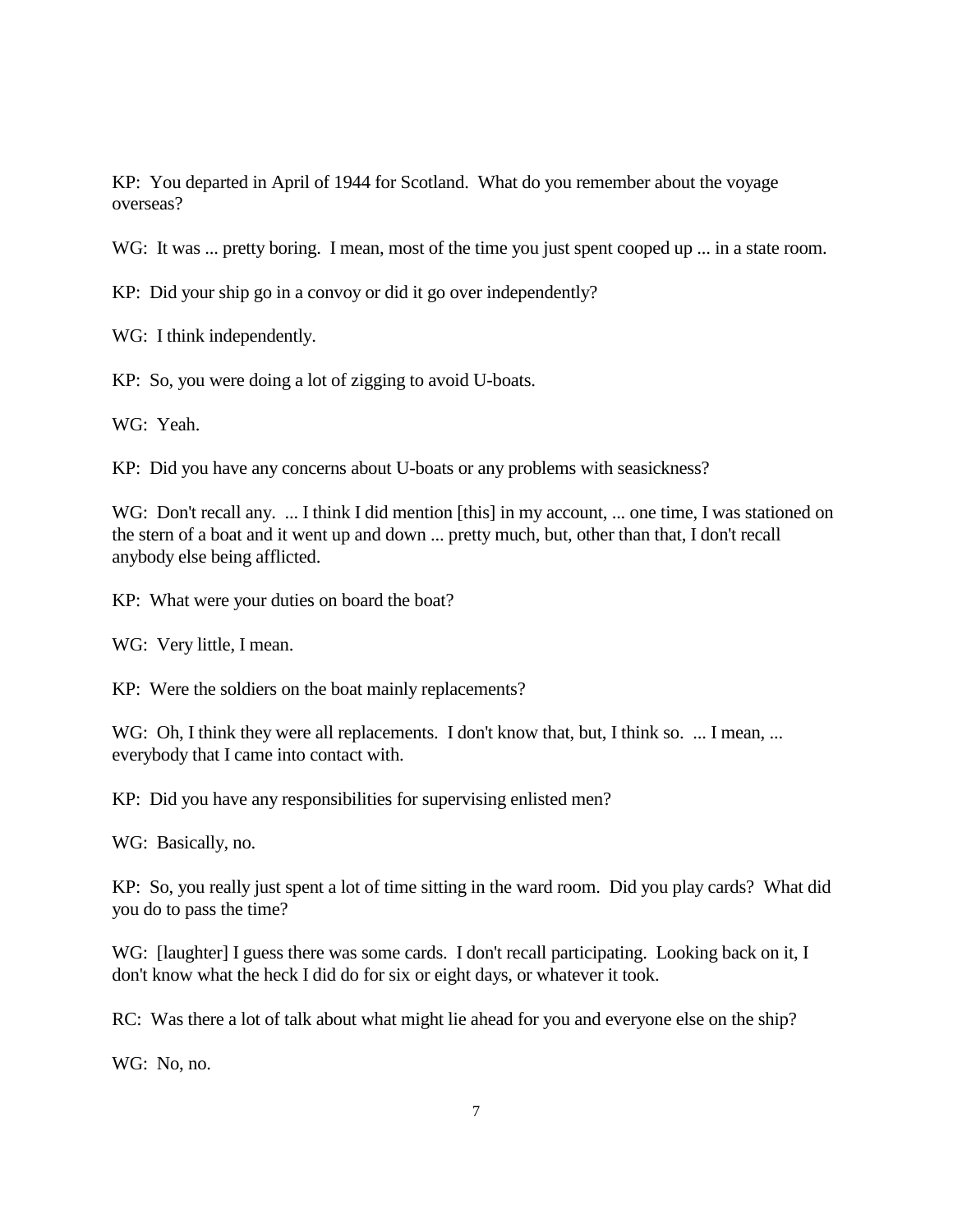RC: Any talk of going into France or somewhere else in Europe?

WG: No. I recall none. ... I think that any talking we did had more to do ... with the past.

KP: Did you have any thoughts about the invasion of Europe or any sense of how it would go?

WG: Well, not at that time. I mean, after we got to ... England and got to a semi-permanent station, why, it bends my recall, [but, it] became obvious that we were going to be part ... of an invasion of the Continent, but, of course, we didn't know any more than the Germans did, where those landings were going to take place.

KP: Had you ever been abroad before?

WG: No.

KP: What did you think of Scotland and England?

WG: Well, Scotland, I mean, we were just there for a few hours to get on a train. ...

KP: Which went in the wrong direction.

WG: Well, it really wasn't direction, it was just the wrong place we got off. I mean, we didn't choose to get off there, but, so, then, we ended up ... in the area of Taunton, Crewkerne, and Cricket St. Thomas, which was a delightful area. Again, it was April, May, pleasant weather and everything.

KP: What did you think of the English people and how well did they treat you?

WG: [We] didn't have much contact with the English people, I suppose. As I indicated in my account, [I] got to go London twice. Even there, [I had] very little contact with the English people. I went to the Red Cross club in London and, as I said, ran into an acquaintance of mine from ... Merchantville there.

KP: Lt. Walter White.

WG: Right, and other American officers.

KP: So, you never went to an English pub?

WG: Yes, yes, we did. I think I mentioned in there that the only thing they had ... that I would be interested in drinking was ... gin and peppermint, I don't know, some stupid things.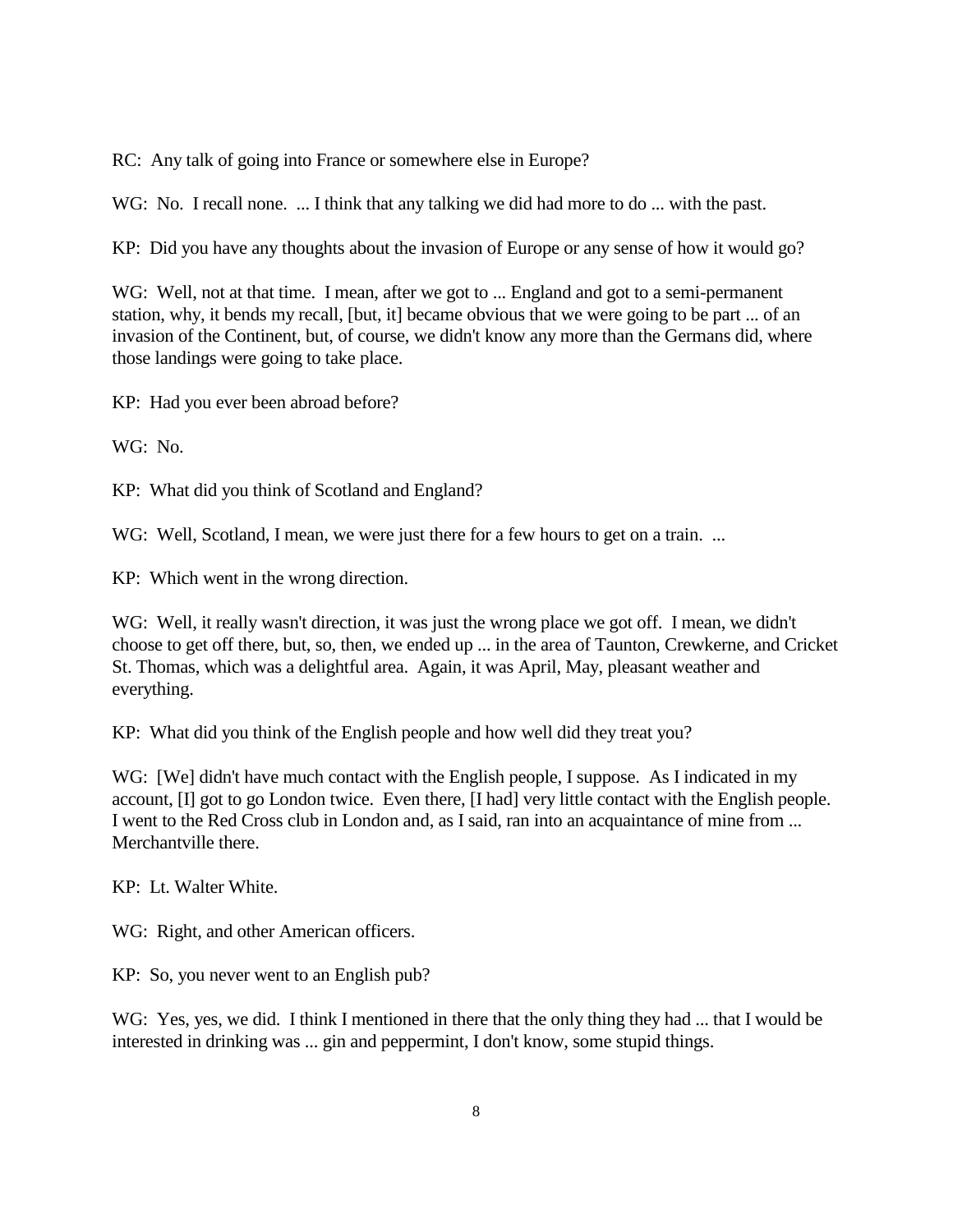KP: You mentioned that you were able to continue some training in England, in particular, you got a chance to fire the .81 mm mortars. At this point, were you still in the replacement depot or had you joined the Second Division?

WG: No, I was still in the replacement depot, didn't join the Second Division until after I landed ... in France, and I didn't know I was going to the Second Division until I was there.

KP: So, in other words, you were training and working with replacements. How were the replacements organized? Did you supervise a particular group of men for a particular period of time or was it less organized?

WG: I would say it was less organized. I think, ... this is just a thought, that there were a lot more officers than men ... where I was.

KP: So, in a sense, there were a lot of officers waiting for places to open up.

WG: Right.

KP: Did you ever have any sense of what the casualties might be like, especially because it seemed that they had this surplus of officers in the replacement depot?

WG: No, I don't recall any thoughts about that or expectations. I'll tell you, you just sort of shut your mind to everything except the immediate. You didn't know where you were going, what you were going to do, and you didn't think about it. ...

KP: Where were you when the D-Day assault took place?

WG: Yeah, I was at this Cricket St. Thomas, which was an estate where we did some training on the golf course that was there, and I recall being on that golf course when a lot planes went over, heading south, and it was obvious that something was going on. We weren't told what was going on. I think ... we all just understood.

KP: That the invasion was on?

WG: That something big was happening.

KP: When did you get word that you would be moving out, that you had been assigned to a unit? How many days after D-Day, since you left on the 17th of June?

WG: Well, I don't recall, exactly. I think it was a very few days ... after D-Day that we were told that we were moving, and ... we went from where we were to some kind of camp near Southampton, and we were told very little.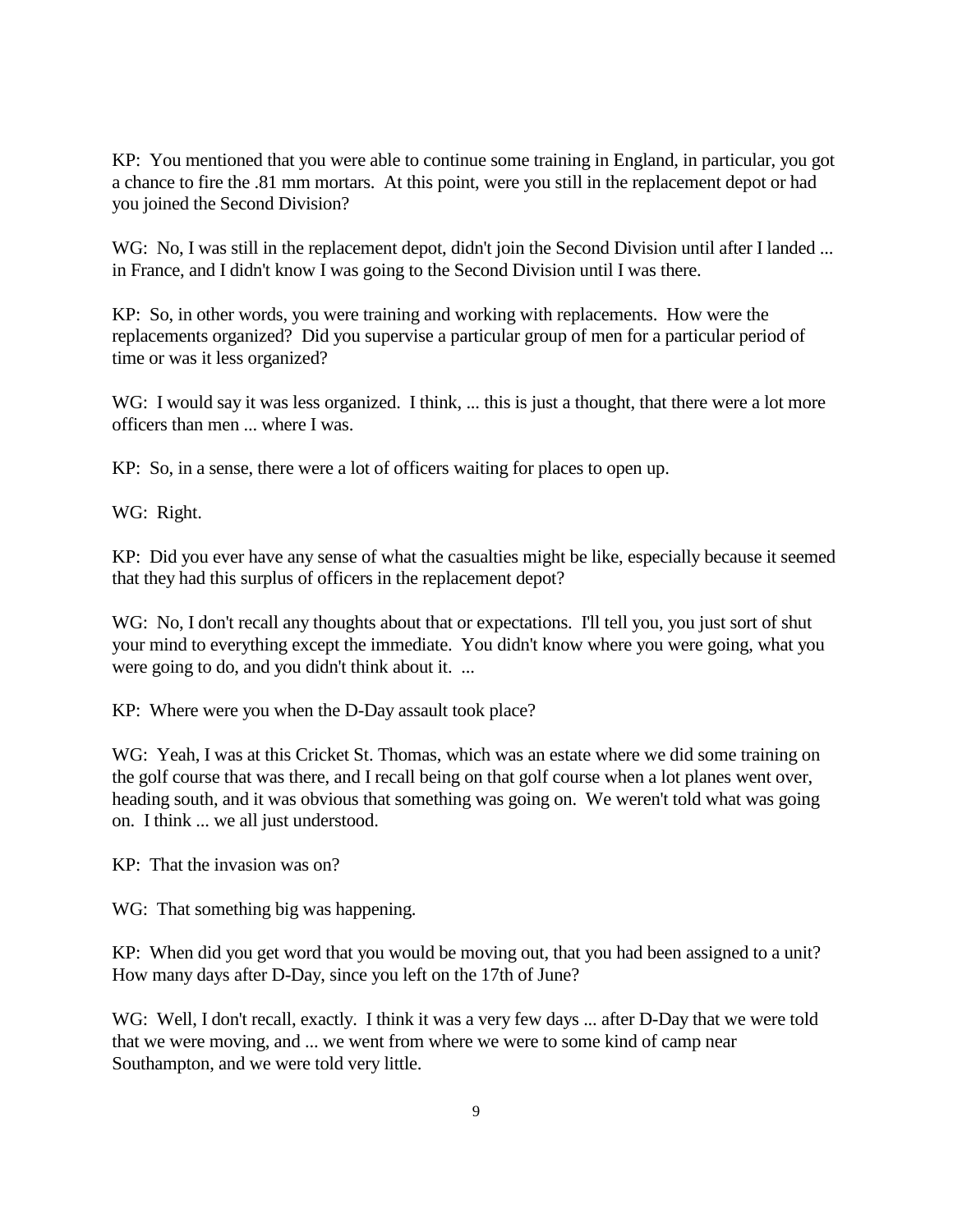KP: Were you ever struck by how much the military kept you in the dark or did you just accept that there was a good reason for it?

WG: Just accepted it.

RC: When you finally went over and landed on Omaha Beach, I think it was twelve days after the initial invasion.

WG: Right.

RC: What did Omaha Beach look like?

WG: Well, it was a lot of signs of the activity that had taken place, but, actually, you know, from our perspective, we couldn't see much of it. You'd only see the immediate area where ... we landed, and we climbed up a path, up the cliffs, and spent the night there, and, as I think I said in my narrative, it was a lot of activity in the air. Looking back on it, [from] what I've read, I doubt that very much of it ... was enemy.

RC: Did you see a lot of burned out vehicles or anything like that, or had it pretty much been cleaned up?

WG: Oh, no, there was a lot. I mean, again, ... we didn't get a tour of the beach. We only saw a small section where ... we landed, ... and, yes, we did see evidence of what had gone on there.

KP: Were there any bodies still on the beach?

WG: No.

RC: So, basically, you landed on Omaha and were shuttled inland.

WG: Shuttled up by our own foot power. [laughter]

RC: Okay, you marched up or ran up. Was there any incoming fire from artillery at that time?

WG: No, ... not 'til we actually got up to the Second Division, which ... took a couple of days to do that.

KP: You marched up with the replacements?

WG: Right.

KP: Did you know, when you left England, that you were going to the Second Division?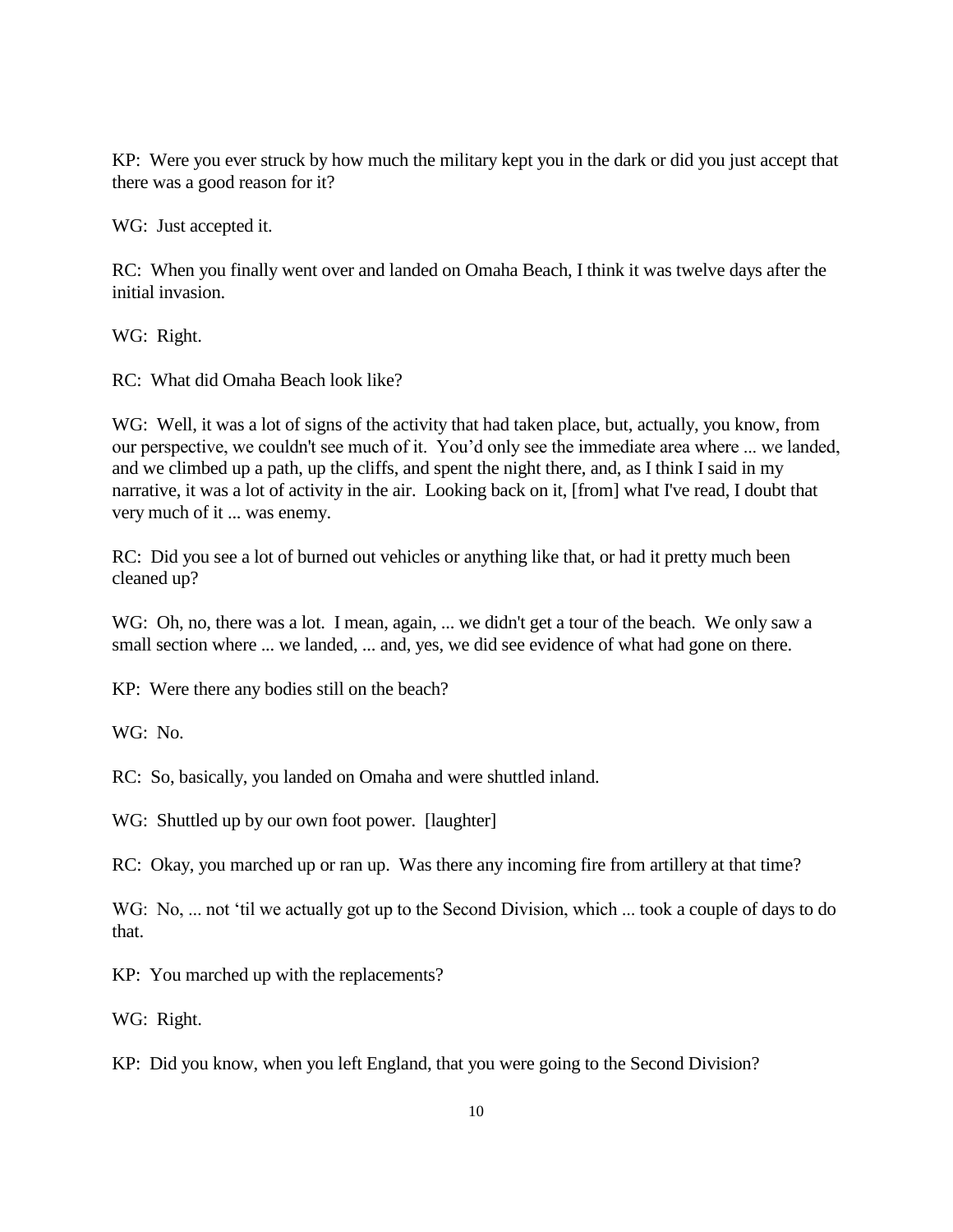WG: No.

KP: When did they finally let you know your fate?

WG: ... Like a couple of days after I landed in Normandy. I mean, the replacement group just stayed together for a day or so until we got assigned and it wasn't until then that I knew where I was going, to the Second Division.

KP: So, initially, you stayed near the beach?

WG: Yes.

KP: Did you ever observe any German POWs?

WG: Not then, but, later on, when I was with the 38th Infantry, I saw some, not a lot. There were not many Germans taken prisoner at that time. I mean, they were, in effect, fighting a rear guard action, and the nature of ... the terrain, which I went into in my report, the *bocage*, the hedgerows, you sort of kept a distance from the enemy. They were there, but, you didn't see them and they didn't see us, really.

KP: What did you think of the Germans as adversaries? Did you have any opinions on the subject?

WG: Well, I'm sure ... I did. I don't remember anything specific. ... Although, as I have said, all the time I was at Fort Benning, I really didn't have access to the kind of news that ... I would today, but, I was aware of what had happened ... in North Africa, ... involving the Germans there.

KP: You finally learned that you were assigned to the Second Division. Did any other replacement officers join you in the Second Division?

WG: Yes, yes, there were a number, and I think the only one I can remember, ... I think his name was Jameson, who was killed a few days later, but, you know, I got assigned to Company M and I was the only one of that particular group of replacement officers. I'm sure there were some that were assigned to other companies of the 38th Infantry, but, I had no contact with them after that.

KP: Studies have shown that replacements often had a very short life span, that, particularly in battle, they were often very vulnerable. Did you have any sense of how vulnerable you were as a replacement?

WG: No, and I didn't have any feeling that I was more affected than others who had been there, some of them from before D-Day. I mean, some of them had been with the Second Division, 38th Infantry, for a long time.

KP: What was your initial meeting with the officers and the enlisted men in your company like?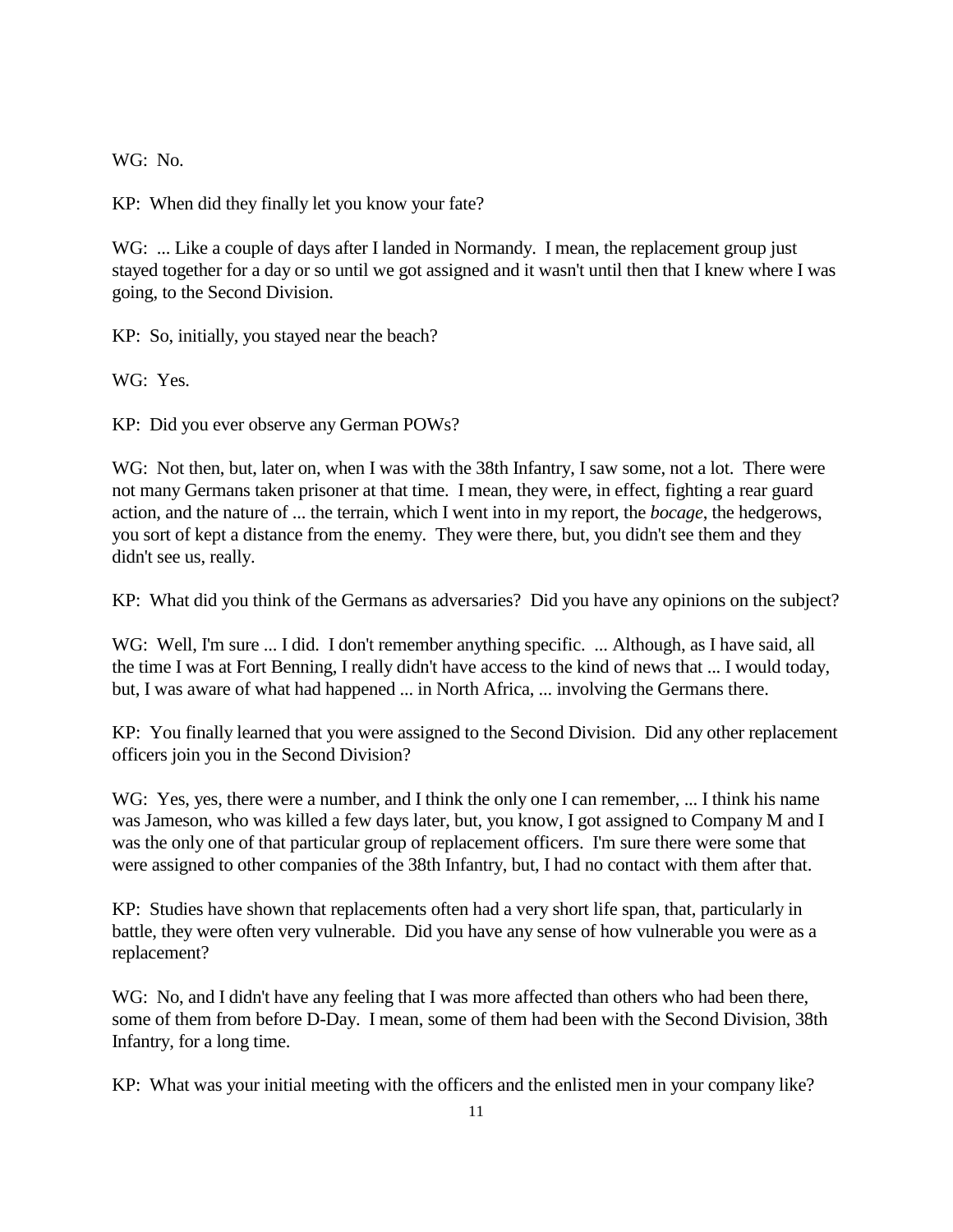WG: I don't really remember.

KP: Was it still daylight when you reported?

WG: Oh, yes, I mean, after dark, not much went on.

KP: Once you got to the battle line, what was your first reaction to combat and to being on the battle line. For example, what was more frightening, small arms fire, or artillery, or the possibility of an air attack?

WG: Well, I think ... the artillery and the possibility of an air attack, but, there wasn't much at that time, and, I mean, we were not affected by any attack by the ... [German] forces. I mean, either we were just in place or we were moving forward. You know, I think the units who were opposite us, as I say, were fighting a rear guard action, although, I'm sure that a lot of men in the front lines weren't aware of that.

KP: You fought in the hedgerow country. What struck you about fighting there? You mentioned that it seemed like the Germans were fighting a rear guard action, but, a lot of generals at the time really hated fighting in the hedgerow country and historians have supported the fact that it was very difficult terrain to wage an offensive in.

WG: Yeah, it was. ... The fighting was one hedgerow at a time. I mean, you were behind one hedgerow, and they were behind another, ... and you couldn't see them. You couldn't see what you were shooting at. Of course, as a platoon leader of a machine gun platoon, or a mortar platoon, I was not up there firing my own weapon, and, at first, I was with the machine guns, and the machine guns ... would fire at the next hedgerow.

KP: So, in other words, before advancing, you would soften the hedgerow up with machine guns and mortars.

WG: ... When we really made the push for Hill 192, there was a tremendous artillery barrage ahead of that and we had some tanks with ... the blades that could push through the hedgerows.

RC: Yeah, I was going to ask you about that, because that pretty much was thrown together on the spot. I believe it was a sergeant who had the idea of doing it.

WG: I didn't know anything about that, at the time. I mean, ... these tanks appeared with ... the blades on them. ... I was not aware of a great number of tanks.

KP: Living on the line, we talked earlier about Army rations and you seem to have liked them. You thought they were fairly good. Any other reflections on the rations, the K and the C?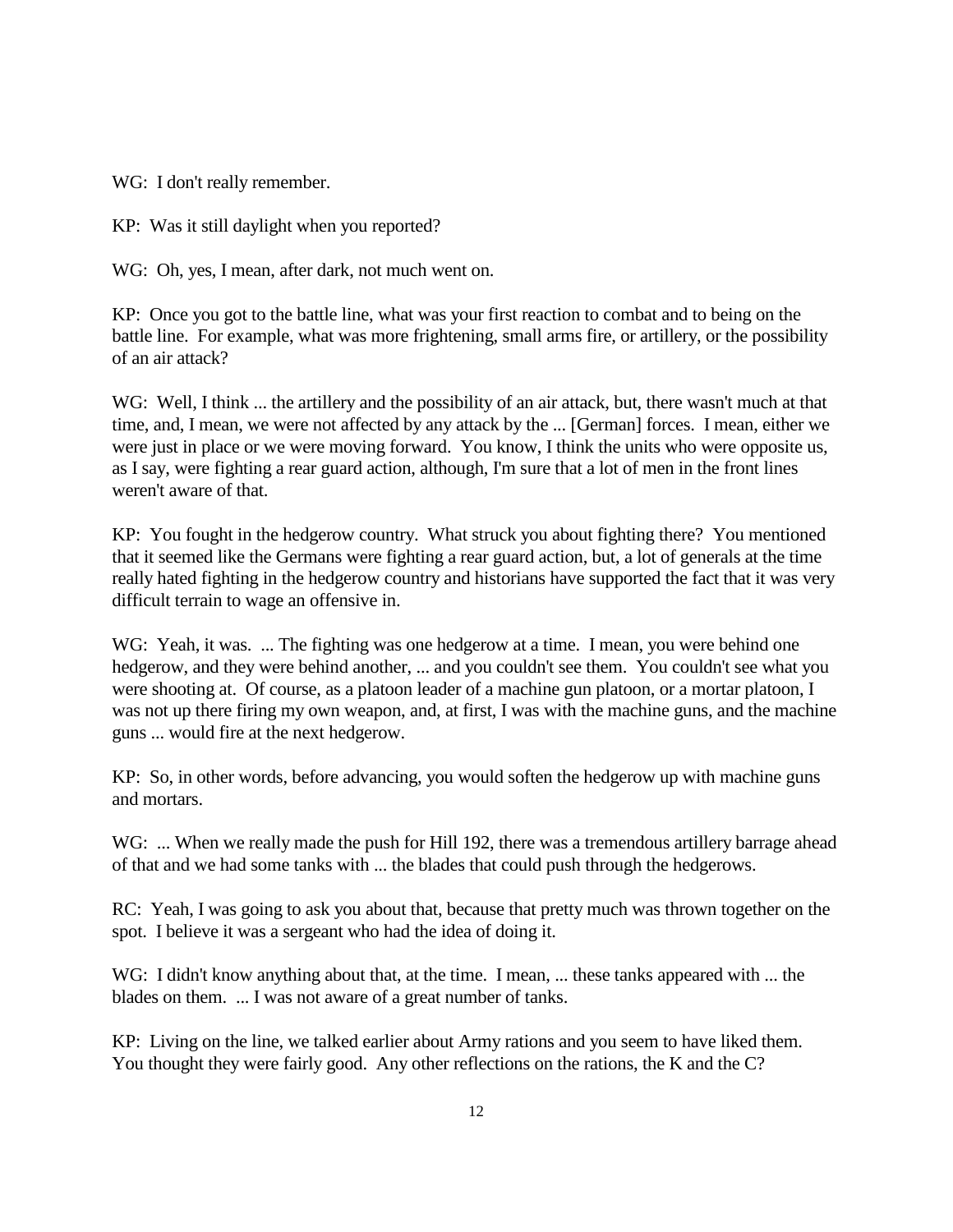WG: I guess, and this applies ... not just to the rations, I was, all the time, very much impressed by the availability of whatever we needed, be it food or ammunition, ... and then, after I was wounded, what was available to take care of me, getting back to ... somewheres near the beachhead, and then, being flown to England and ending up in this hospital in Hereford. I mean, I was just amazed, and still am amazed, that there never appeared to be any shortage ... of what you needed. I mean, someplace along the line, the Army had done a tremendous job ... of preparing.

KP: You had mentioned that your uniform had been treated and you did not seem to be irritated by it.

WG: You mean physically irritated?

KP: Yeah, because a lot of people complained that the treatment that had been provided had caused irritation.

WG: No, I don't recall. ... I think I wore the same outer garments from the day I landed ... in Normandy 'til I was taken out. I expect I wore the same undergarments, too. [laughter]

KP: Did you get any hot showers in the two months you were on the line?

WG: ... When I first wrote the account, I thought not, but, [upon] further recollection, I think twice in the two months I had the opportunity to go back ... to where there was showers available.

KP: Did you ever encounter any chaplains during your two months in France?

WG: In the medical evacuation area, there was a chaplain, I recall.

KP: Was he a priest giving last rites?

WG: Well, I think he ... was a Protestant clergyman. I couldn't swear by that. I mean, ... he talked to me and I was lying on a cot. I only remember ... it must've been after I was treated, which involved ... digging the piece of metal out of my hip, which, somehow or other, was given to me, and I still have it at home, and I think I mentioned this in my account. I mean, it was not 'til then that I realized that my hip was, in fact, broken.

KP: So, some time had elapsed before you realized that your hip was broken?

WG: Yeah, I mean, ... it would be like less than twenty-four hours.

KP: Yeah, but, still, quite a bit of time had passed.

WG: Yeah, I mean, you know, I was hit late in the afternoon and, now, I'm talking about early the next morning that I was lying on the cot with my ... hip bandaged up.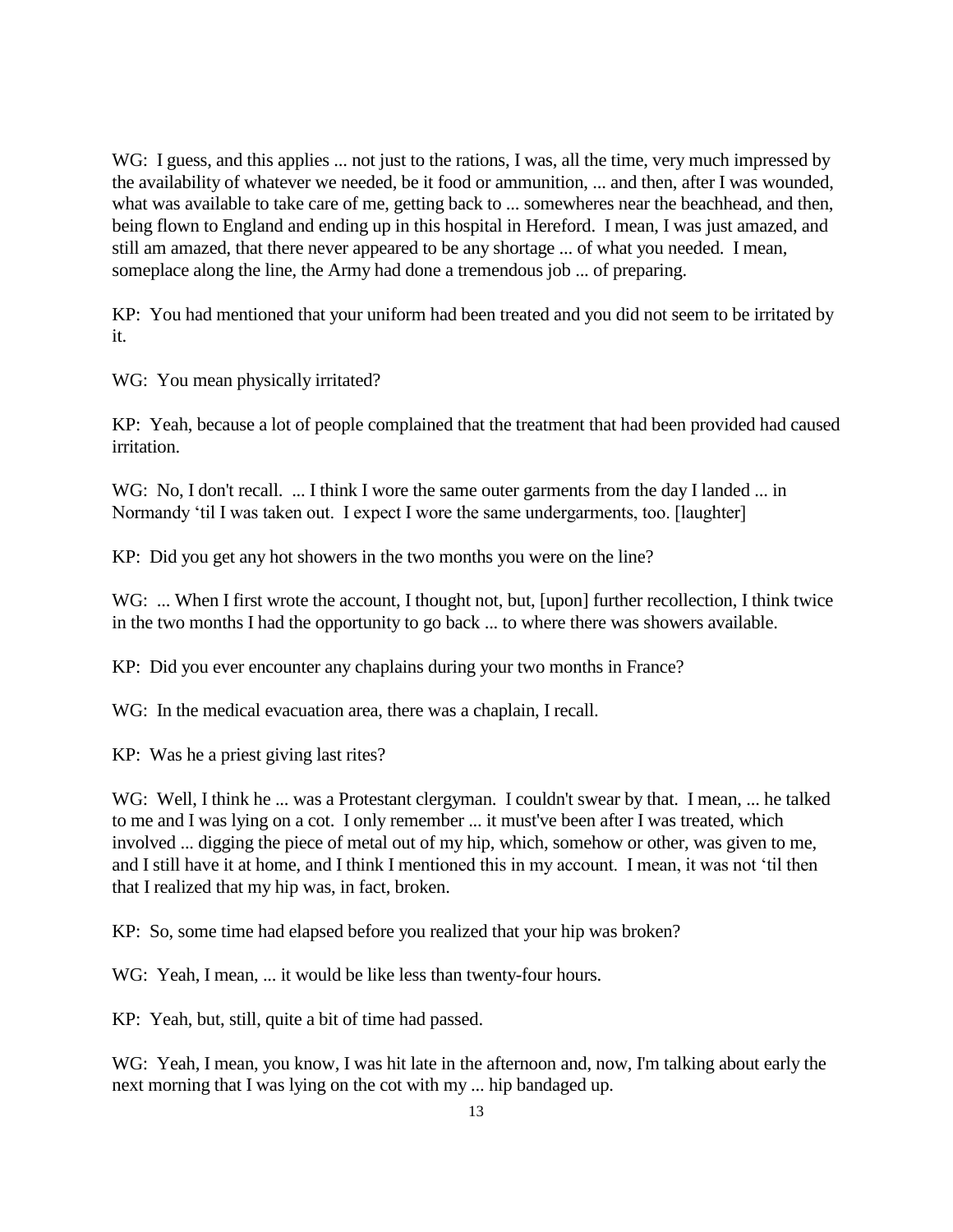KP: You mentioned that you had some contact with French civilians and that you were able to use some of your college French.

WG: Well, ... this was primarily in the period after we had landed in France, before I was assigned to the 38th Infantry. I mean, after I was assigned to the 38th Infantry, I have no recollection of having any contact with any civilians. I mean, we had, by that time, bypassed the civilians. ... In the couple of days there, waiting to be assigned, there seemed to be quite a few.

KP: Did they hang around the camps?

WG: Yeah, but, as I said, ... I couldn't communicate with any of the adults, but, youngsters, ... I was able to make myself understood and [was] able to understand them, to a degree.

KP: Were they glad to see the Americans? Did they treat you as liberators?

WG: I guess they were glad ... to see us. I mean, they certainly didn't evidence any objection to our ... being there. [laughter]

KP: Did you get a sense that the euphoric time had passed for them, the French civilians, that they had gotten used to the fact that the Americans and the British were there?

WG: Yes. The only thing I can add to that is, ... they not only didn't know we were Americans, they didn't know what Americans were. ... I mean, I'm talking about ... these youngsters that I talked to now. I mean, all the time they had been in school, they had never learned anything about America, but, they knew about England and they thought we were English.

KP: You had mentioned that the commanding officer for your battalion was Lt. Col. Olinto Emparsenatti.

WG: ... Barsanti.

KP: Excuse me, Barsanti, and you characterized him, in your account, as a rough, tough, and aggressive leader, as well as a West Point grad.

WG: That was pure speculation. I didn't know that.

KP: What was your sense of him at the time?

WG: It's just what I have said. ... I, personally, had very little contact with him. I don't remember specifically, but, I'm sure, when I first joined the unit, I met him.

KP: However, that was about it?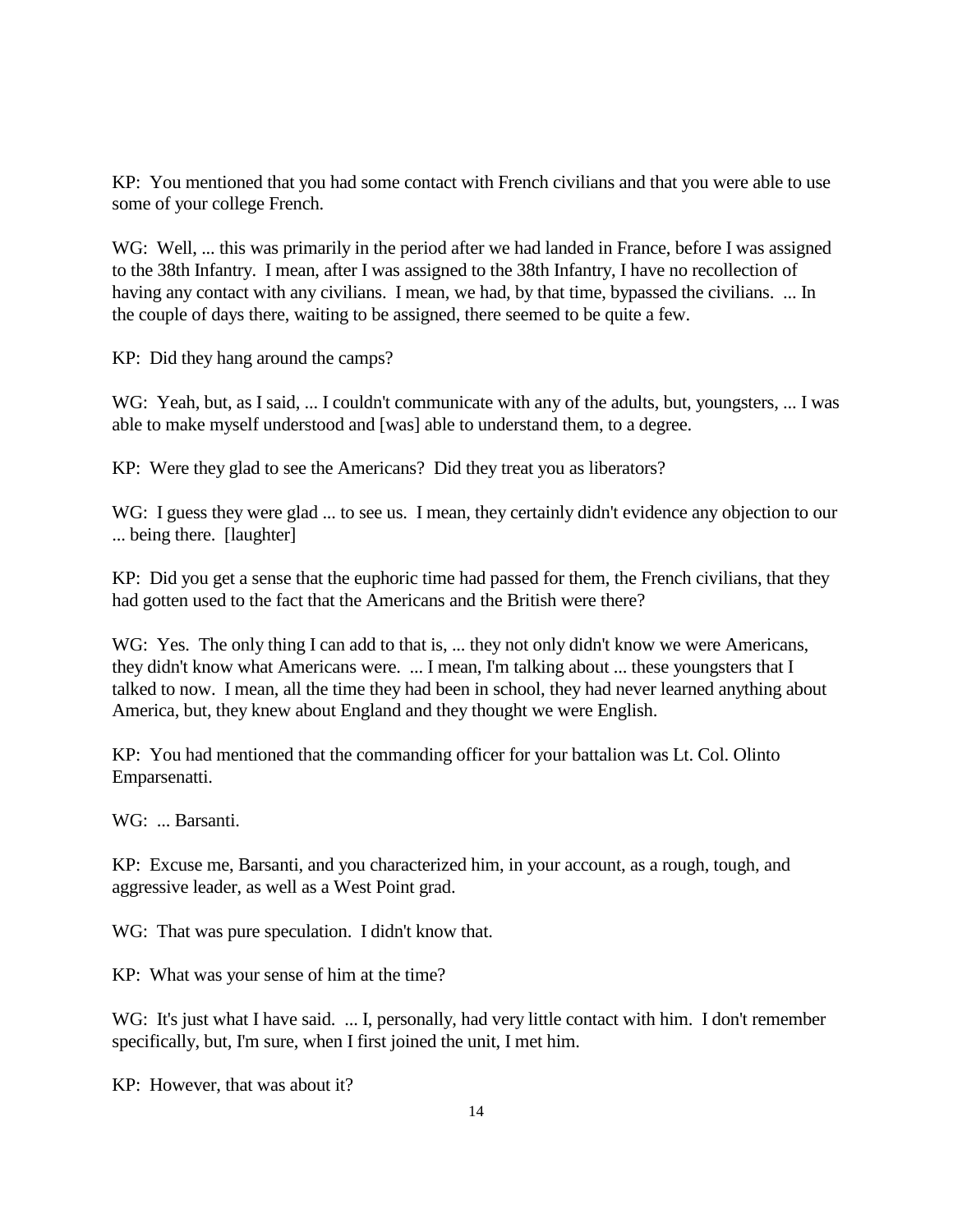WG: That was about it.

KP: Who did you have the most contact with when you were on the line?

WG: Lt. Sperla, who was the commander ... of Company M, who, later on, I found, after I came back, was killed the same day I was wounded.

KP: What do you remember about him? How effective a leader or an officer was he? Do you know anything about his background?

WG: Nothing. I mean, as far as I was concerned, he did everything that could be done.

KP: What was the first time you saw somebody get wounded or killed while you were on the line? What was your reaction?

WG: ... It was the day that we attacked Hill 192. I saw a number [of casualties]. I did not see a number get wounded ... or killed, but, saw them afterwards, and, again, not just for myself, I mean, I was amazed at ... the way the medical personnel, aid men, ... came to do whatever could be done for the wounded. I mean, in my own case, you know, it was a couple of hours, I guess. I didn't keep track of it, but, I don't remember ever having any concern that sooner or later ...

--------------------------------------END OF TAPE ONE SIDE ONE------------------------------------------ -

KP: In other words, the speed that corpsmen would reach someone who was wounded gave you, and it seems like a lot of your men, confidence that, if you did get wounded, the Army would take care of you.

WG: I think so, yes. I mean, I didn't have any doubt that sooner or later ...

KP: That they were going to get to you and do whatever they could for you.

WG: ... Right, and it ended up, you know, I got a shot of morphine. I think the wound was bandaged up, and I think they put sulfa powder on it at that point, and I don't recall whether I had to wait longer. ... There were a couple of men available to load me on a stretcher and to carry me back. How far? Half a mile, maybe, and it was not easy going to get me back ... so they could load me on an ambulance ... that went back to the field hospital, I guess ... is the right name for it, where they actually had an operating room. It was just a tent. M.A.S.H. gives some idea, I guess, of what it was like. You know, ... and all throughout, the availability of penicillin and the sulfa drugs seemed to be a great benefit in treating wounded men.

KP: Did you know about penicillin and sulfa drugs when you were injured?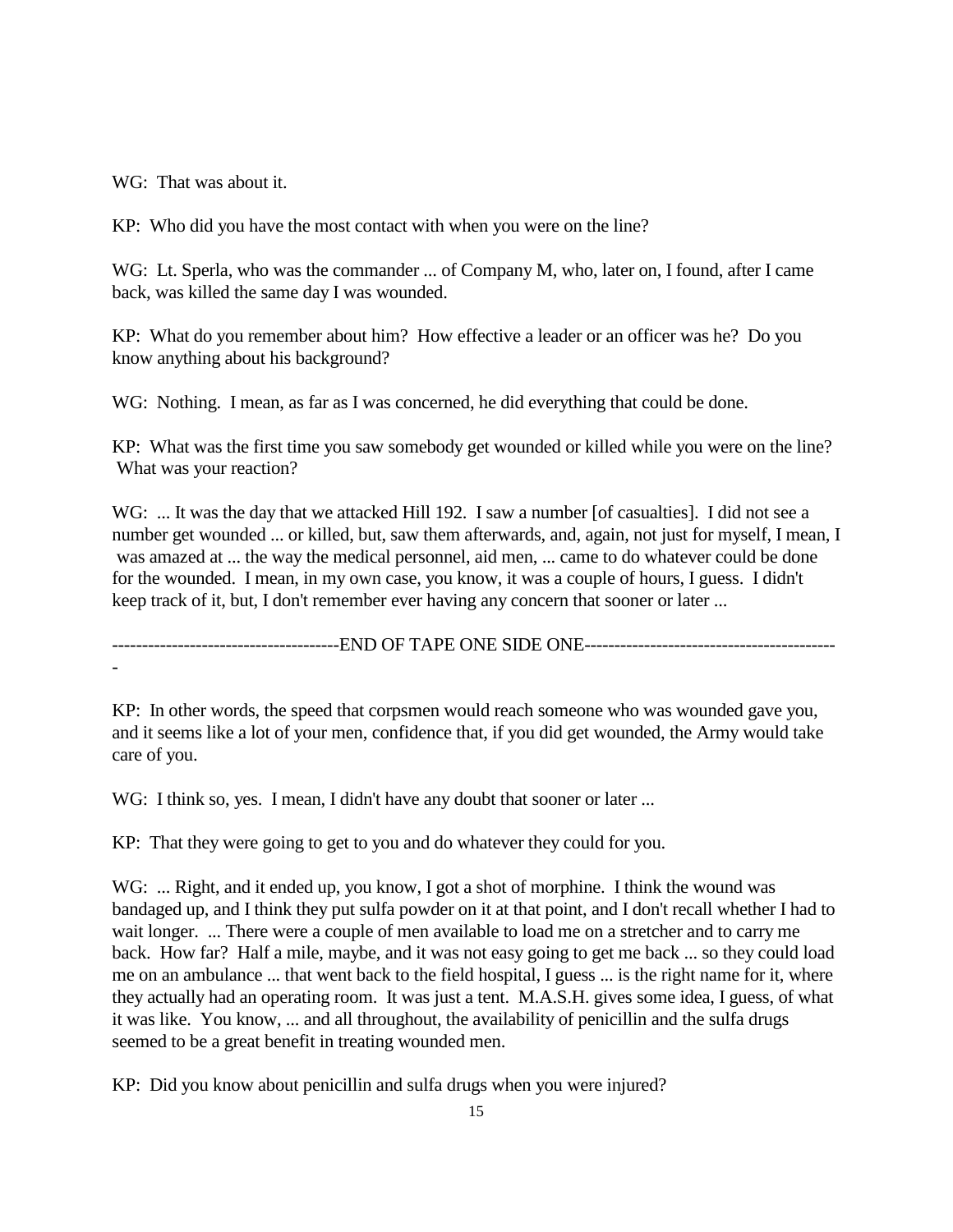WG: No.

KP: It was only after the war that you learned how important they were?

WG: Right, and, you know, I guess I had heard of penicillin, and my recollection ... is, after I had received the penicillin, they put a "P" on my forehead, ... some kind of marking to indicate that I had a shot of penicillin, and I later found that ... the wound, which was both in the front and back of my hip, that they had packed it with some kind ... of a gel. ... So, I never had the slightest bit of trouble with the wound.

KP: No infection?

WG: Nothing, absolutely, and no real pain. It was just the bone. ...

KP: So, your wound was one that they could treat relatively easy.

WG: Yeah, and I ... had every confidence ... that they could. I mean, even when I was confined to a bed ... in a hospital in Hereford, where they tried several casts. Well, first, they tried traction without a cast, and then, they tried casts, and they had to change it a couple of times, ... and then, I ended up with my legs spread apart, and I had to stay there, 'cause they couldn't get me through the ... doors of anything, and so, finally, when it came time to be evacuated to the ... interior, they put a new cast on with my legs closer together, so that they could get me ... through doors. ... Well, I just never had any reason ... to doubt that I was going to come out of it able ... to walk on my own. ... I didn't think about whether I would limp, or have to use a cane, or even crutches, ... or a wheelchair. I never ... really thought about it.

RC: Going back a little bit, before you were wounded in the hip, you had an incident with a German sniper. Would you tell us about that?

WG: Well, yeah, we were advancing across a field, from one hedgerow to the next, and, when we got to the next hedgerow, we turned left to move along a hedgerow. Now, why, I couldn't tell you, but, then, a sniper opened fire from what was now behind us, which was really to the right of us, and hit the back of my helmet, went right through the helmet, and [it] obviously was within less than an inch of the top of head. I thought about bringing it. I have the helmet. I thought about bringing it over, but, you know, to tell you the truth, you've got to hear the whole story to understand why the ... entry hole is in the back ... of the helmet and not the front of the helmet.

KP: What is the story?

WG: Well, that I was moving to the left and ... the sniper was over to the right. Exactly where he was, I don't know. ... Troops moving up on our right had not flushed him out. Whether he was actually behind their lines, ... I know not.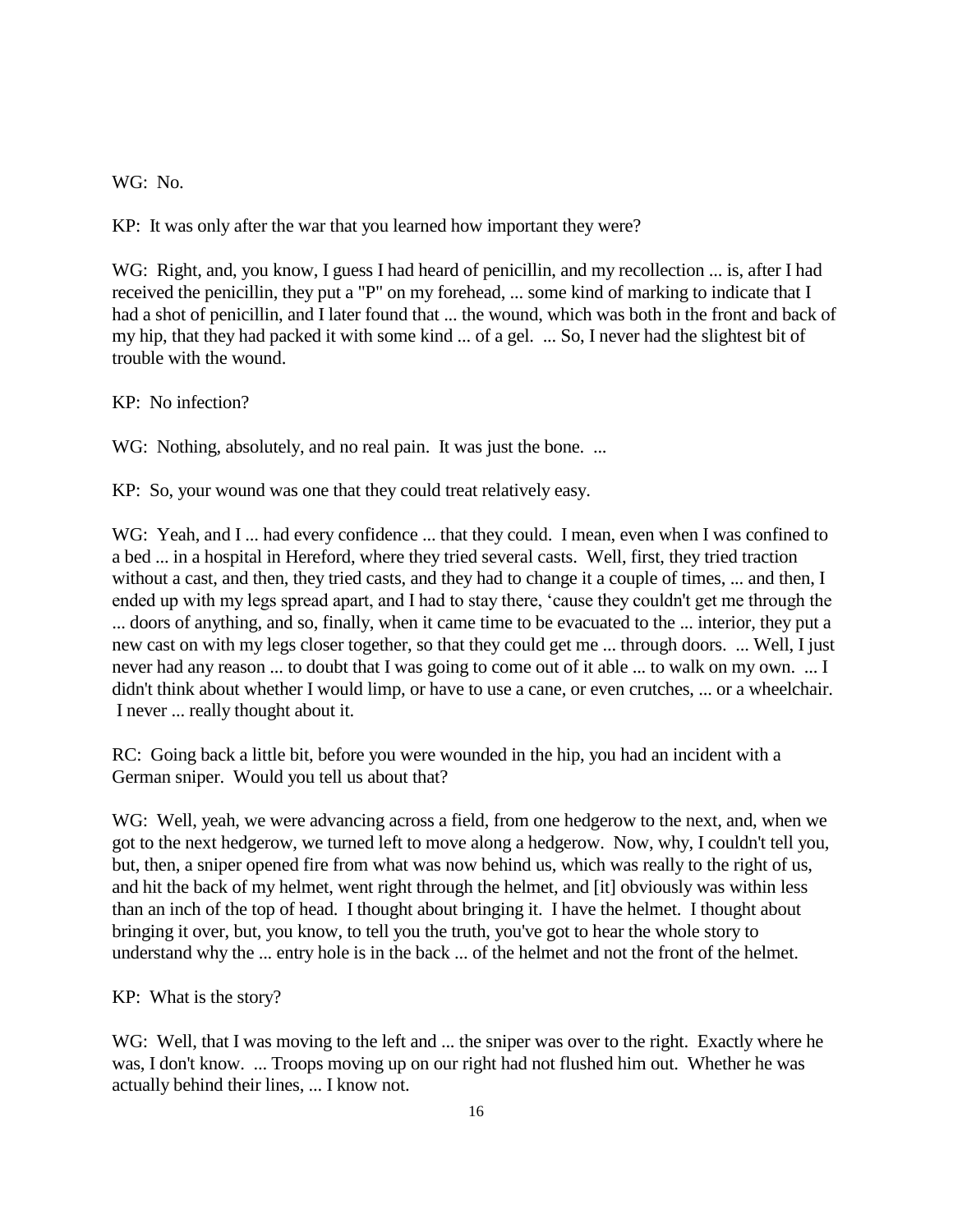KP: What happened to the sniper?

WG: I don't know.

RC: Did he shoot anyone in your group? Did he manage to hit anyone?

WG: I don't think he managed to hit anyone, but, I don't know. I mean, no one ... in our platoon did he hit.

RC: I believe that was on July 26th and you were wounded on August the 14th, so, for the next couple of weeks, I gather you were proceeding to move through the hedgerow country. In your account, you mentioned that the 38th Infantry Regiment took quite a number of casualties. Was this whole process just very slow going, at the time?

WG: Well, I guess you would characterize it ... as slow going, I mean, and it was due to the ... nature of the terrain, the hedgerow. I mean, even then, you moved ahead one hedgerow at a time. ...

RC: How far would you guess you would advance in a day? Would it be measured in terms of yards, maybe a couple hundred yards?

WG: I would think more than that. I mean, I think, at that time, ... the German forces were retreating. You know, in the meantime, after the fact, and reading about it all, I mean, George Patton and ... his army and tanks were moving, really moving, and they circled around.

KP: When you were on the line, since you have done a lot of research on it, when you were going through the hedgerow country, how did you think the war was going? Did you have any sense of how well the invasion was going or were you just focusing on the next hedgerow?

WG: Yes, really just focusing on the next hedgerow, but, I guess I had every confidence that the American forces were going to be able ... to move as far as Paris, anyway. I mean, within a reasonable time period.

KP: So, you had no fear that you would be spending the whole year going through these hedgerows?

WG: No.

KP: It sounds like your experiences in the Second Division and, also, in your other divisions and at the reception center, left you with a very favorable view of the Army. You thought that the Army worked very well.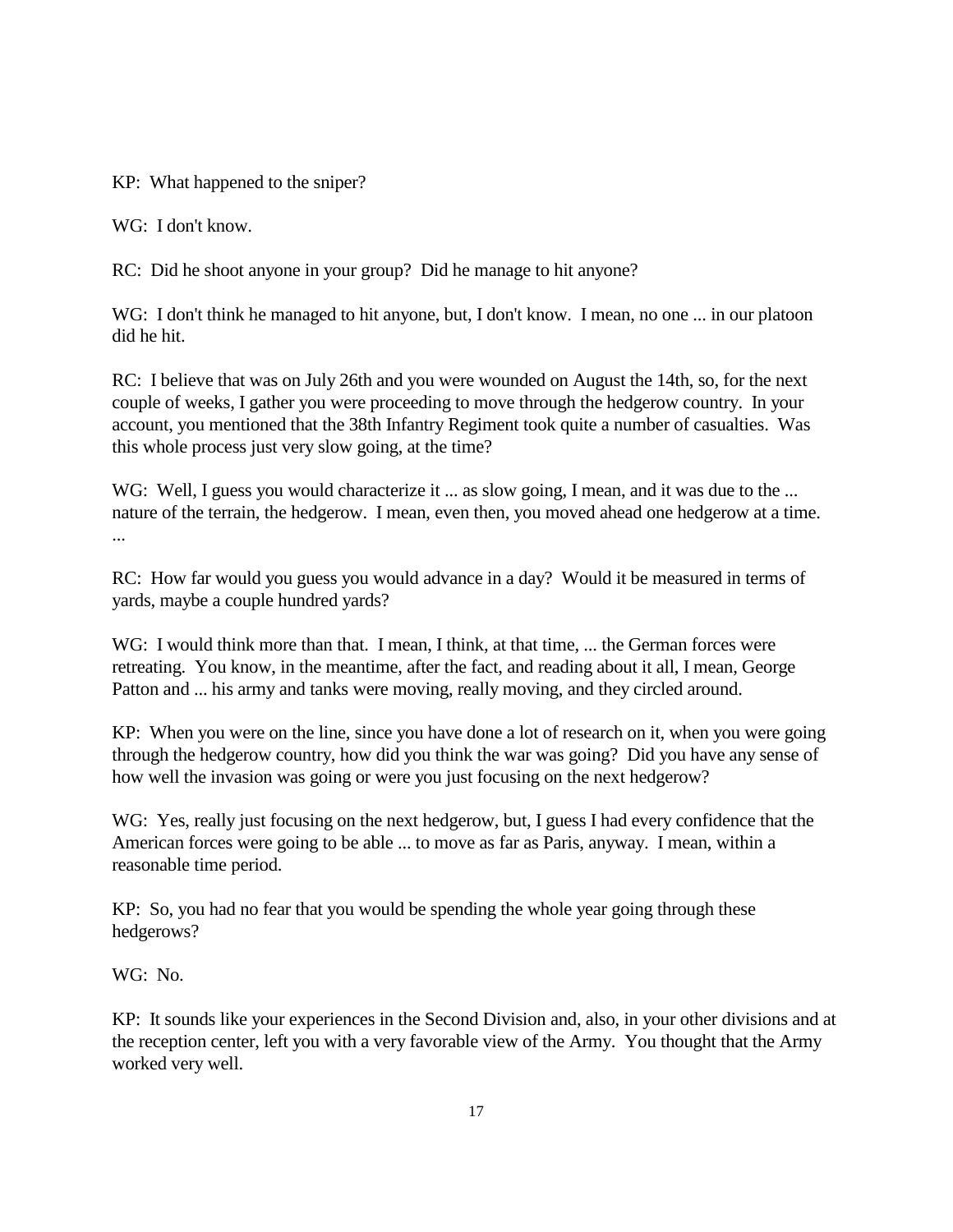WG: ... Yes, as I indicated, I think ... the training program ... at Fort Benning, Georgia, to train officer candidates and officers in the class, it was streamline education, certainly, but, it was effective.

KP: Were there any problems in your regiment or in your particular unit, any problems with the men or with leadership?

WG: I don't recall any, no.

RC: You mentioned in your account, this was obviously before you were wounded, about a July 25th bombing that is fairly well documented where the Americans accidentally bombed their own troops.

WG: ... Yeah, I mean, I wasn't aware of that, I guess, until I ended up in a hospital back in Hereford where there were several who had been wounded in that bombing. I mean, I was aware of the mass of planes that came over from England, and they came over us, and turned west to where St. Lo was, ... and that was where it took place, but, I mean, the fact that American troops had been hit, I didn't know anything about that for a long time.

KP: So, this was several months later that you learned about it. The wounded men who were bombed at St. Lo by American planes, what was their attitude towards what had happened? Were they embittered toward the Air Force?

WG: Yes.

KP: Who did they blame? Was it the Air Force in general or a particular commander?

WG: Oh, I think just the Air Force in general. I mean, I think ... the feeling of all infantry soldiers was that the Air Force had a cushy job and some of them did. [laughter]

KP: That is interesting, that the Air Force was viewed as a cushy job. What about the Navy, was that also seen as a cushy job?

WG: Well, ... didn't give much thought to the Navy. ... Even, you know, coming across the Channel, we were not aware of the Navy. I mean, the ship I came across [on], I don't know what the name of it was, it wasn't a big ship, and ... it was just a freighter kind of thing, and we would all just make do in, not state rooms. You know, and, when we landed on the Normandy beach, I don't recall having seen any naval vessels. I think, you know, by that time, they had gone back to wherever they came from. ... I'm sure there were some of them [that] were still out there in the Channel on patrol, but, not close in to shore.

RC: Can you give a description of what was going on the day you were wounded and how it exactly happened?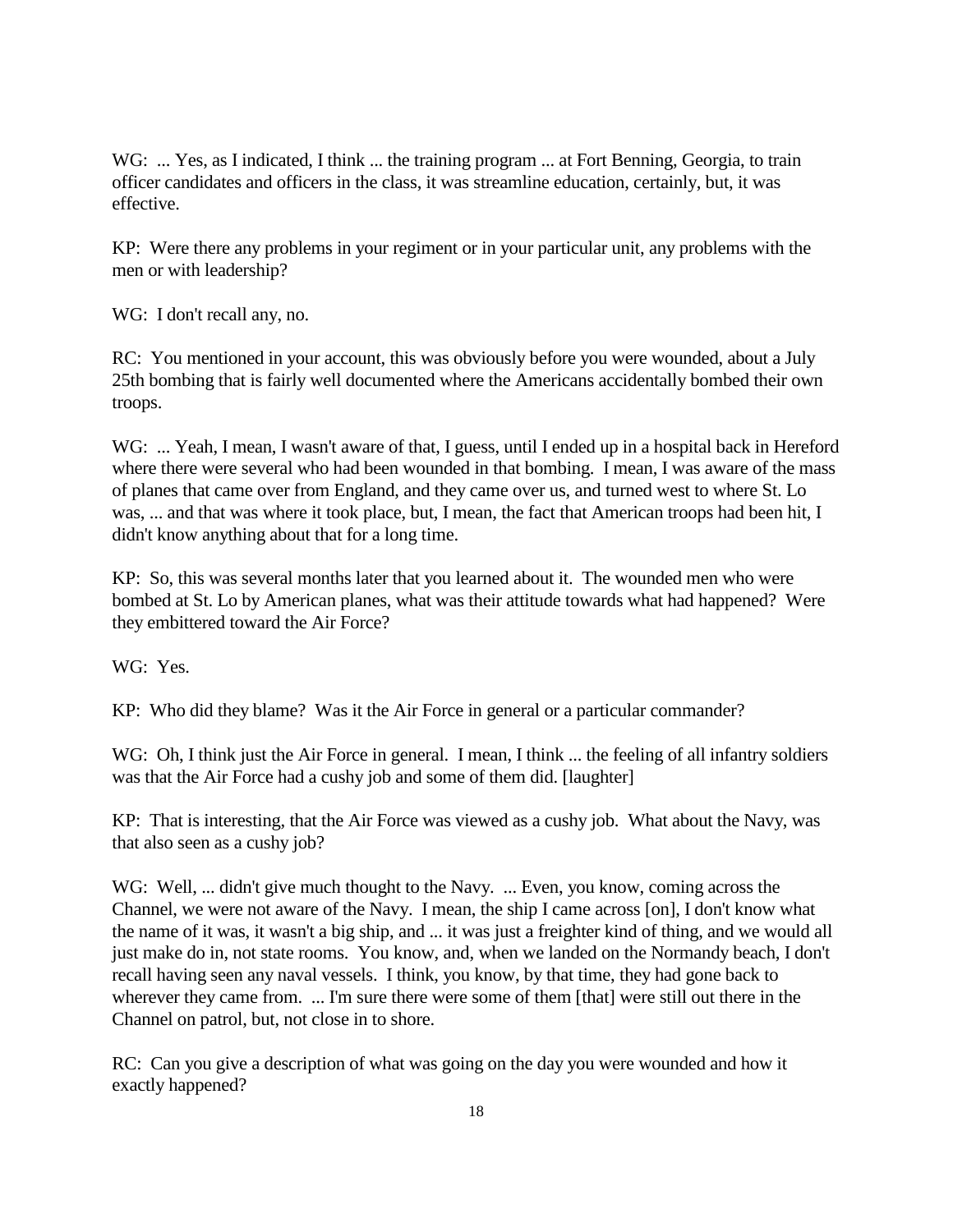WG: No, ... other than the fact that being, at that time, in charge of a mortar platoon, and ... my experience with the mortar platoon, ... I can't say that I was surprised when, all of a sudden, a mortar shell exploded. How did I know it was a mortar shell? I mean, just from the fact that, if it was artillery, you hear it coming. A mortar shell, you don't hear it coming. ... It's just there and it goes off.

RC: So, you never heard it and, the next thing you knew, you were lying on the ground.

WG: ... I think I said ... it was like being hit by a baseball bat in the hip, ... and I collapsed onto the ground, and I was able ... to crawl a short distance to some kind of a shelter. I mean, as I recall, I was actually on some kind of ... path going up the hill, which turns out, later, [to be] Hill 366. ... I assume you understand these hill numbers were ... simply the height of the hill, and not all hills had numbers on them, but, some of them did.

KP: Before you were hit, what was your sense of what was going on, concerning the assault?

WG: I mean, ... from July 25th, we started moving forward, and, as we moved forward, it got faster and faster. We weren't, you know, running or anything like that, [laughter] but, we were moving ahead faster, and ... it was pretty clear, by that time, that the German forces opposing us were moving back as fast as they could, and I'm sure that they didn't know that they were going to be trapped by Patton's Third Army.

RC: Initially, when you were first wounded, did you know how serious the wound was?

WG: No, until, as I said, the next morning. I didn't understand that ... the bones had been broken. I just thought I had a flesh wound in the hip. I mean, until then, I didn't realize that it had come out the back. I mean, I thought ... it was just in the front.

RC: So, while you were laying on the ground, waiting to get moved out, you did not believe that you were injured too seriously?

WG: No. I mean, you know, and ... it was numb, ... my hip.

KP: You noted that, when you were wounded, you received a visit by the warrant officer.

WG: ... Oh, yes, that was in the (Regentville?).

KP: He interviewed you about your experiences?

WG: Yes.

KP: However, you have never been able to locate the interview.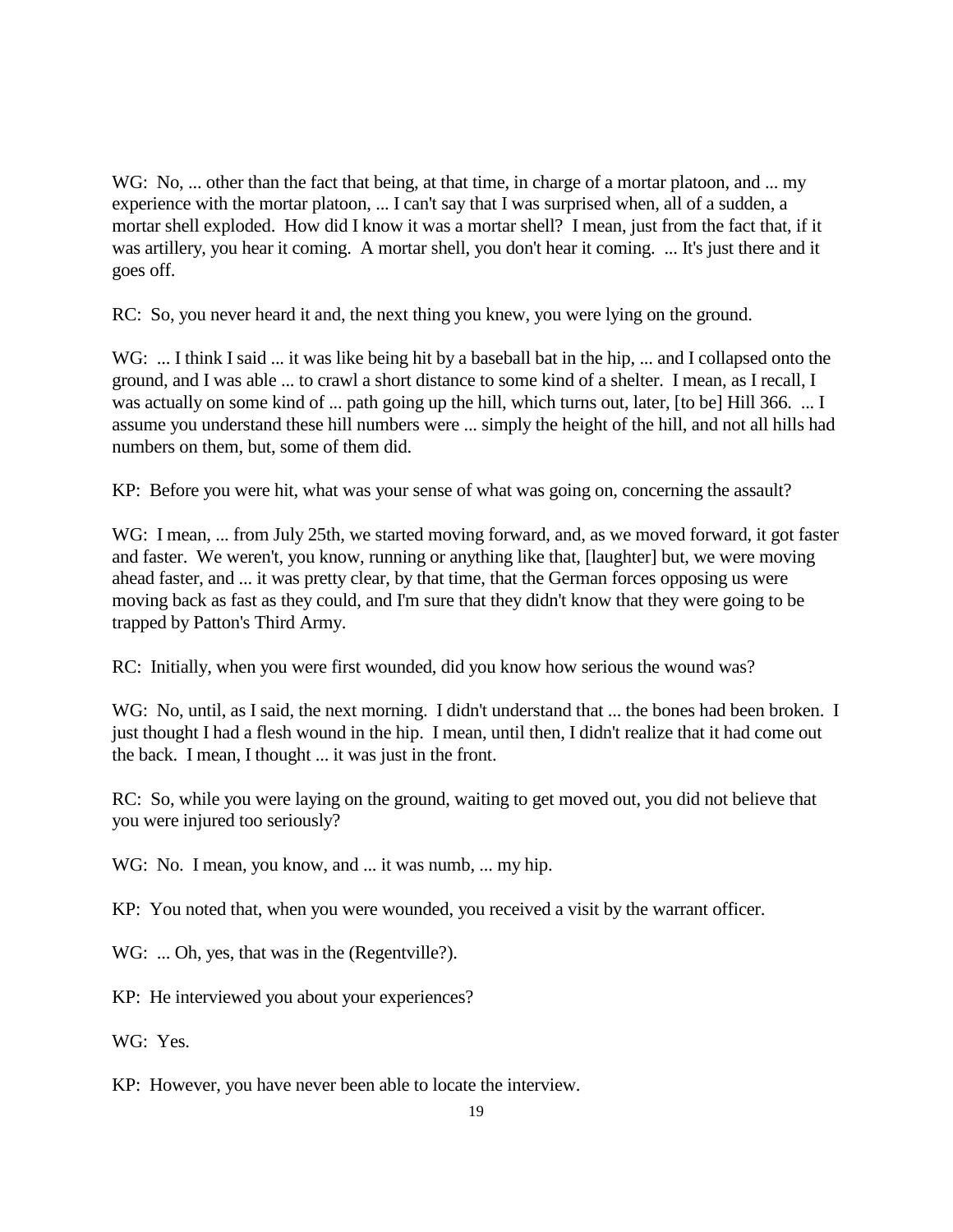WG: ... Maybe you want to know more, that's how I got this. I forget the details, I mean, I'm happy to find out and let you know. I mean, ... as I recall, I had to write several letters to different places. ... Somebody, I think, wrote and told me [there's] no way to find a record of this warrant officer's report. ... I suppose if I had known more specifics, what his name was, exactly what organization he was a part of, ... so, this is all they were able to provide.

KP: World War II is interesting because it was one of the first wars where there was an effort to document its history with more than just talking to the generals. S. L. A. Marshall interviewed people when they got off the line and so forth. It would be interesting if we could get the interview and compare what you said then and now.

WG: Yes. ...

KP: How long did you stay in France before coming home aboard the *Queen Mary*?

WG: Oh, I was in England then.

KP: So, you were first sent from France to England?

WG: Yeah, I mean, that was like, you know, forty-eight hours ... after I was wounded that I was loaded onto a DC-3, and flown back ... to England, and ended up, for twenty-four hours, in some kind of hospital, and then, loaded on a train, and taken to Hereford, and then, I was there. I mean, by that time, it was, you know, like August the 20th, or something like that. ... Close to two months I was there.

KP: You got a visit from your brother.

WG: Yes.

KP: That must have been really great to see him.

WG: Oh, it was ... unbelievable that ... he was able to find out where I was, and he came, and he spent the night there.

KP: Had he been in combat at this point?

WG: No.

KP: Did you talk to him about what it was like to be in combat?

WG: Yes.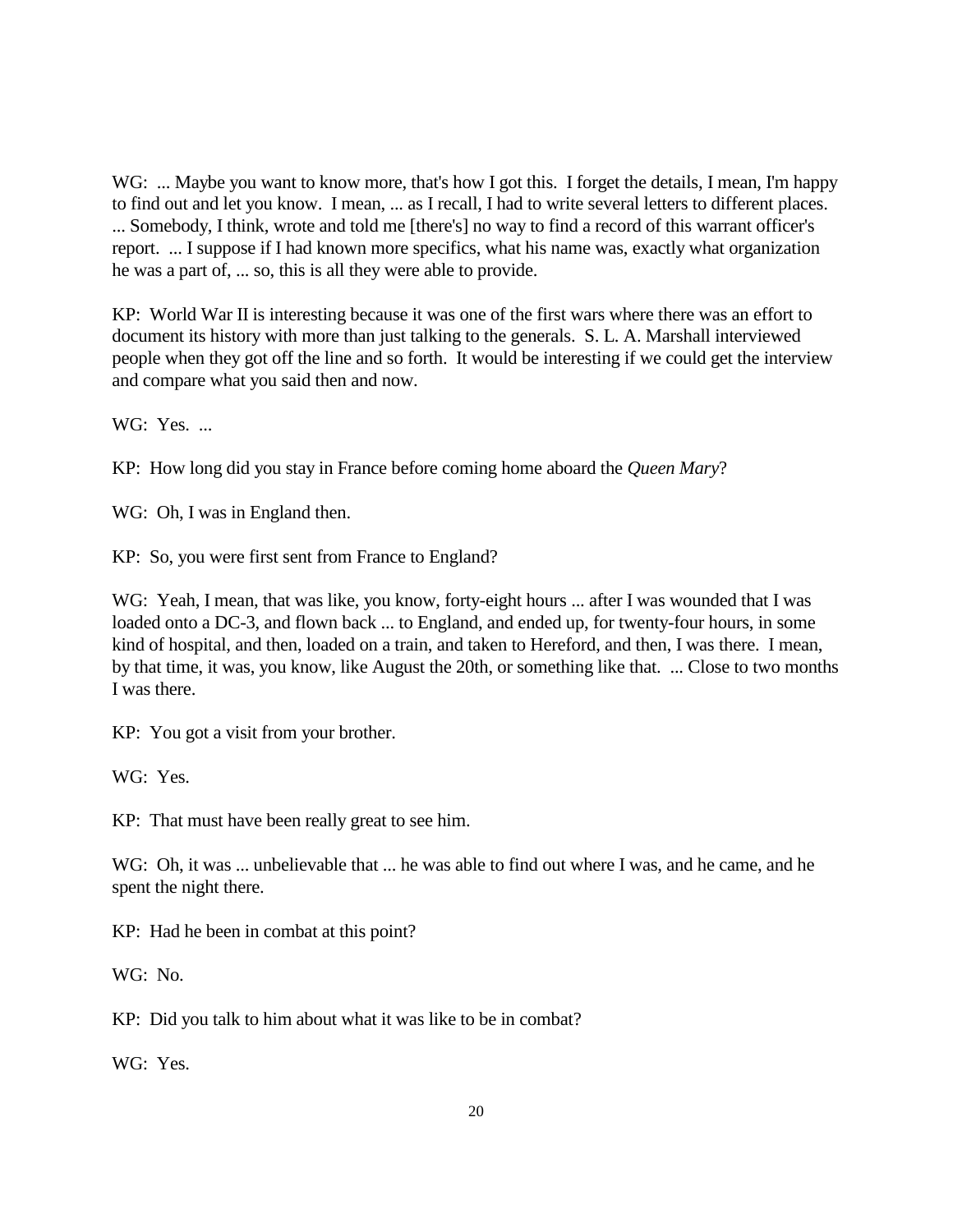KP: Did you give him any tips?

WG: What I said, I ... don't really remember, and I don't think he would. He might remember.

KP: When you were in England, who treated you? Were they all American doctors and American nurses?

WG: Oh, yes.

KP: Were there women nurses, also?

WG: Yes.

KP: Was there any sort of entertainment or visits that you remember, besides your brother, for you and the other patients?

WG: The only other visitors I recall were some local females, and who exactly they were and how they came ... to visit us, I don't recall. I mean, I'm not implying that there were a lot of them.

KP: Otherwise, what did you do while you were in the hospital? Were you able to read?

WG: Yes, and I have no recollection of what I read, but, I'm sure that anything I could get my hands on. I mean, otherwise, we talked.

KP: You talked to other wounded soldiers. What were their experiences like, compared to yours? You mentioned one about a Canadian pilot.

WG: ... Yeah, who landed on his head, and, when he arrived at the hospital, it showed. He had the worst black eyes I've ever seen, but, on the other hand, I don't think he was seriously hurt.

KP: What were some of the other wounds on the ward?

WG: There were some who were [in] very serious condition and they didn't talk [or] have any way of talking, really. My recollection ... is that none of the men ... in the ward were ambulatory. They were all bedridden to a degree. Now, I remember the one right next to me, he had ... an arm wound, and so on. I guess he was able to get up, but, I don't recall. I mean, the only people that were up and around were ... nurses and a few of these local girls, and ... I think I mentioned a male medical aid who was a big, strong, football player-type who was able to lift me up, complete ... with the cast, and turn me over.

KP: You must have hated being in a cast.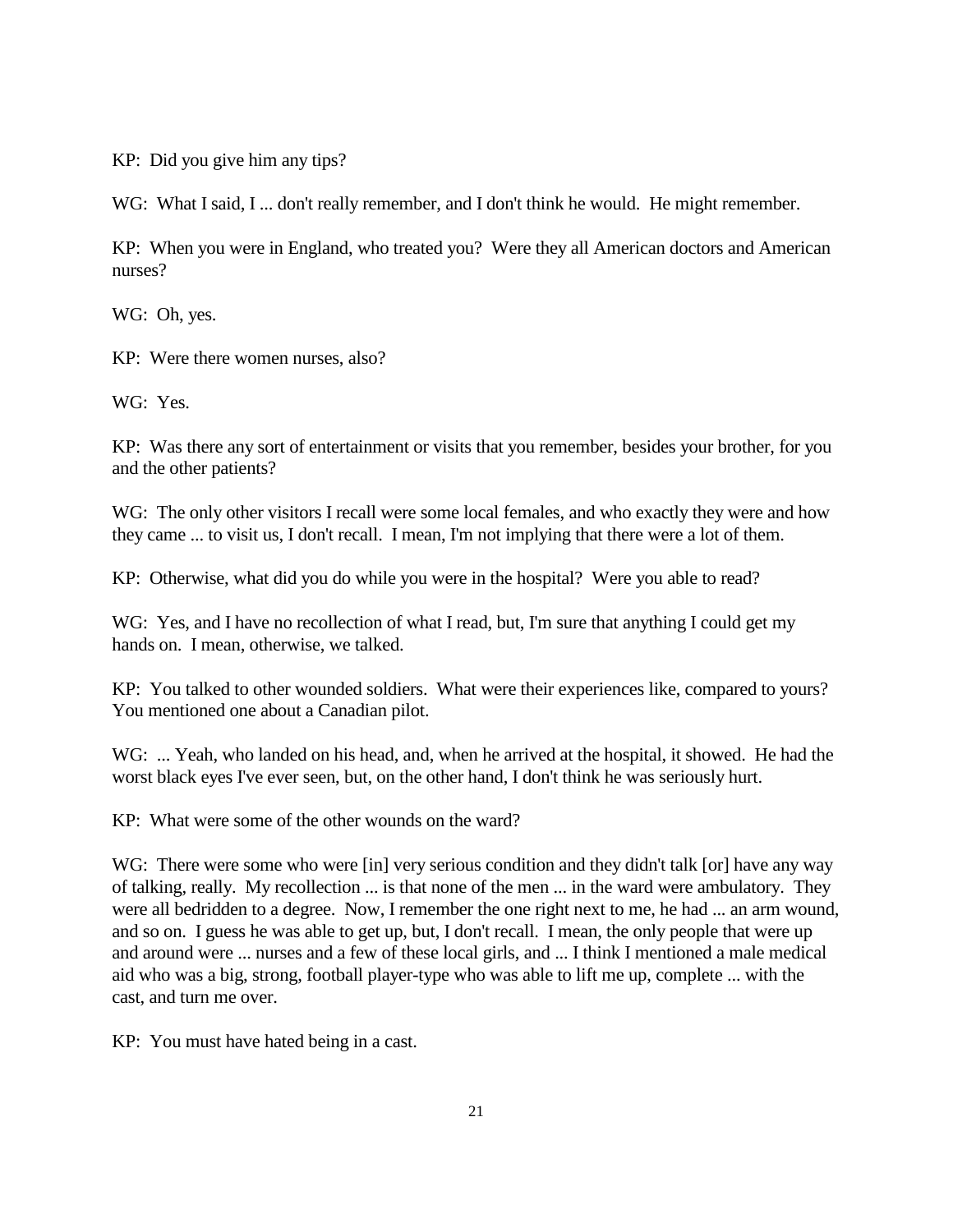WG: I don't think hated ... is the right word, annoyed, yes. I mean, it was a great relief when I finally arrived in Atlantic City ... and they took the cast off.

KP: You came home on the *Queen Mary*. What were your thoughts of the voyage home?

WG: Only, as I expressed, the business about the zig-zag course which caused ... the ship to roll. ... I suppose I did sleep, but, I don't recall any extended periods of sleep. ... I think it probably was short naps throughout the twenty-four hour period.

KP: Did you get seasick on the return voyage?

WG: No. Could have, I suppose. I don't recall any others being seasick.

RC: On your return voyage, how much news did you receive about how the war was going in Europe?

WG: Very little.

RC: I gather, for the most part, you pretty much knew that the war was over for you.

WG: Oh, yes, I think all of us [knew]. ...

KP: You initially went to Halloran General Hospital, which later became Willowbrook State Hospital, in Staten Island.

WG: Which was, I believe, a mental hospital, but, at the time, ... I guess it was a hospital that the Army had taken over. I mean, I don't think it was one that was established and ... built by the Army. I think it was a civilian hospital.

KP: You mentioned that you called your parents and that the Red Cross allowed you to call anywhere in the country. How worried were your parents about your condition?

WG: ... Well, I'm sure that they had ... been very worried, ... and were very pleased to hear from me, and to know that I was back in the States. I mean, the communication, when I was in the hospital in England, I mean, the V- Mail, I mean, I could write letters and they'd get them fairly promptly, and they'd write letters and I'd get them, too. ...

KP: How often did your parents write to you and how often did you write to your parents while you were overseas? When you were on the line, how often could you write to them in an average week?

WG: You know, maybe once.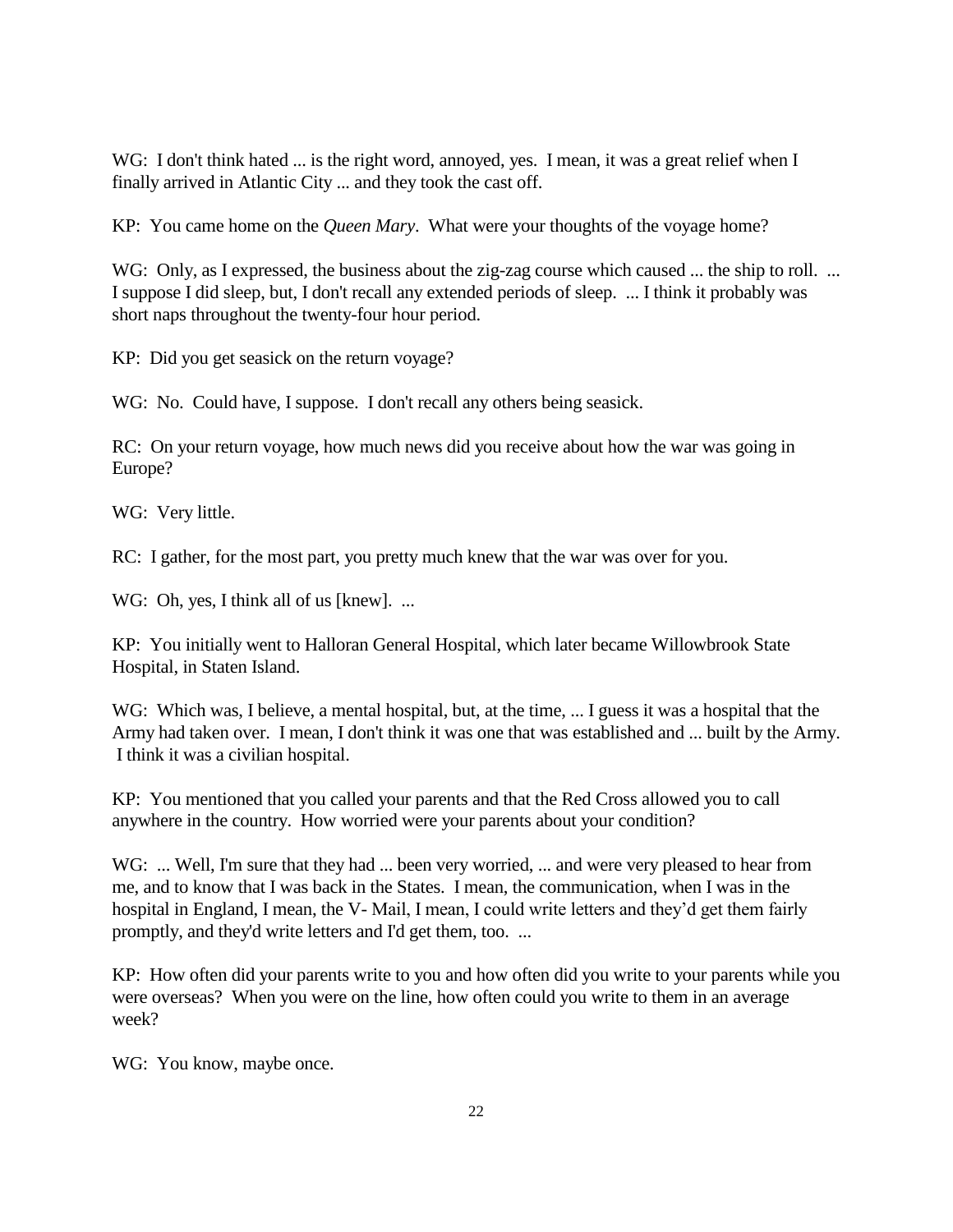KP: Once a week, but, in the hospital, how often did you write?

WG: No more frequently.

KP: You mentioned your father would dictate his letters to his secretary, but, how often did your mother write?

WG: She wrote frequently, I mean when I was in the States. When I say frequently, [I] maybe don't mean oftener than once a week, but, that was frequently. ... I guess, in the account that I told, they were able to visit Fort Benning, Columbus, once, and then, later, my father came and ... stayed with Captain Hull, Major Hull. I guess it was just the twice.

KP: When you were in Halloran General Hospital, Staten Island, you mentioned that one of the officers, a Lt. Fred Kassler, knew his parents were not home and could not reach them by telephone, so, he decided to place a call to a number in California, to people he did not know. Did you listen to this call?

WG: I mean, he was reasonably close to me, so, I was aware he was doing it, and I don't recall his end of the conversation very much, but, apparently, the people he called, they were perfectly willing to accept the call, and listen to him, ... and respond to anything he said.

KP: What did they talk about, did you have any sense?

WG: Not really.

KP: It seems like a fun thing to do, especially if you have this free call and do not want it to go to waste.

WG: ... Right, right.

KP: I also think that, today, if we did that, people would probably hang up on you.

WG: You think so? Yeah, maybe I guess you're right. ... The circumstances then were that receiving a call out of the blue from some lieutenant who was in a hospital in Staten Island would not ... really phase you.

KP: Your last hospital was in Atlantic City, and, from your account, it seems you have fond memories of your recuperation.

WG: Oh, definitely. I mean, you know, in civilian life, I would have been home within a short time after arriving in Atlantic City, and, you know, there [was] recreation in the form ... of shows put on by the USO, and they had the cast of ... the Philadelphia version of *Oklahoma* come down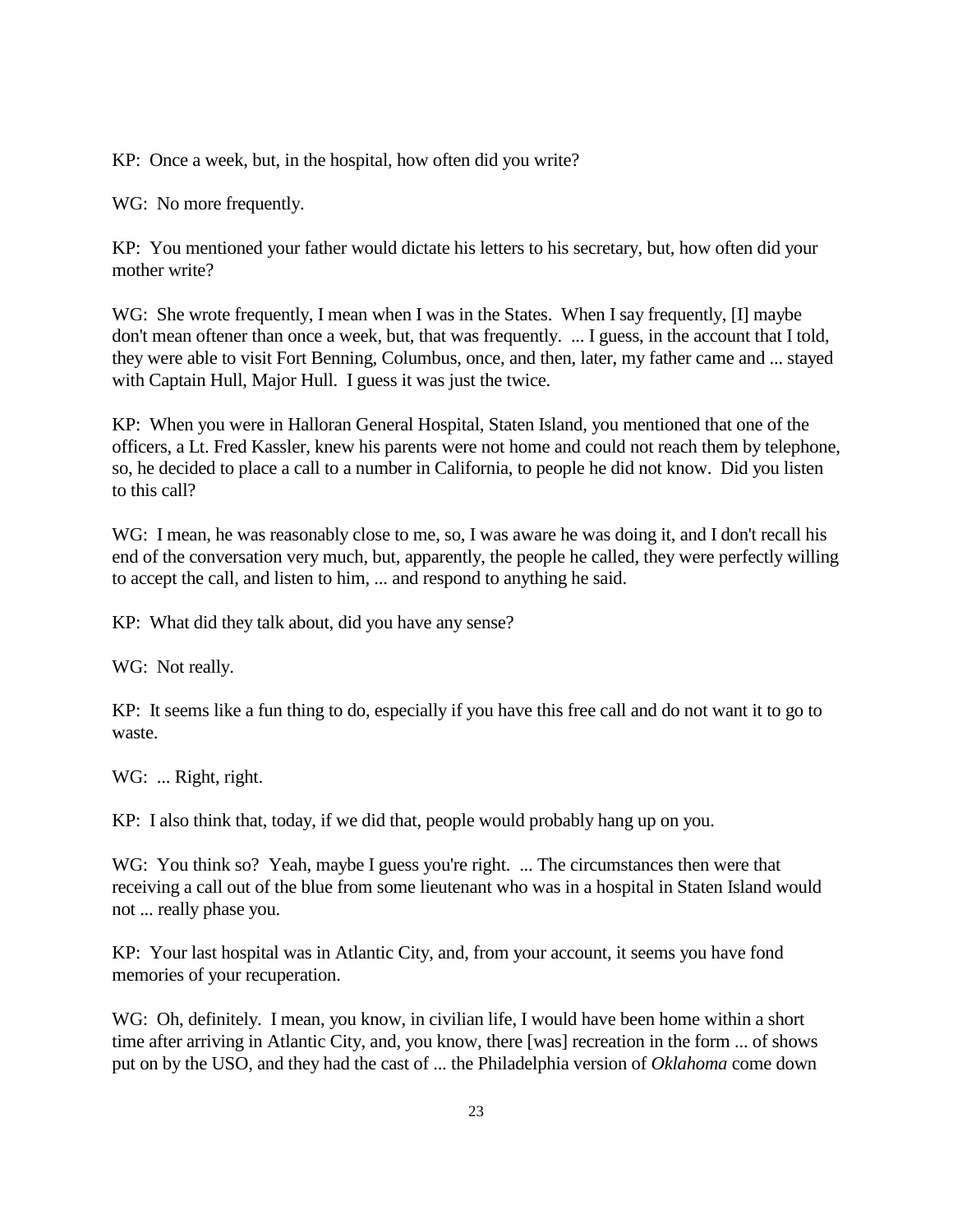and perform ... for us, and there were all kinds of ... gray ladies and young ladies. ... [They] weren't candy-stripers, but, akin to candy-stripers. I mean, ... there were lots of people.

KP: The USO shows you saw, were there any noteworthy performers?

WG: Nobody I had ever heard of, no.

KP: You got the smaller acts on the USO circuit.

WG: Yeah. Incidentally, just the other day, I got a letter from the USO soliciting contributions, saying ... that their source of money had been depleted and their demand for them to do things to help servicemen [had risen], and I made a contribution, which is the first I had ever made to the USO.

KP: Have you seen any USO shows?

RC: Not at all. [laughter]

KP: Sorry, Bob was also in the service.

RC: In much different times.

WG: Well, I agree. I don't think, today, there is anywheres near as much, and I didn't ... have that much experience with [the USO]. I talked about the one time that Blackstone the Magician and ... the Clark Sisters appeared at Fort Benning. That's the only USO show that I remember in five years, and the ... club in London was run by the American Red Cross, but, the USO, they had something called the Stage Door Canteen ... in New York City, and I guess there were other places, I suppose, on the West Coast and wherever.

RC: Had you ever been solicited before by the USO?

WG: No.

RC: How do you suppose you wound up on their mailing list? [laughter]

WG: Well, ... I worry very little, but, [I do] worry about that almost every day when I get something in the mail. How did they get my ... name and address? There's a few things that I do know, ... because Public Service Electric and Gas has had my middle initial as "J" rather than "S" for as long as I can remember, and I've never bothered ... to correct it, and so, every once in awhile, I get mail addressed to William J. Gillam, [laughter] and so, I know where they get the name, but, you know, my feeling is that the USO did a good job, and I think the American Red Cross did, too. ... There have been some criticisms in recent years of the American Red Cross. For example, [that they] solicited funds for victims of an earthquake, or something like that, and then, used the funds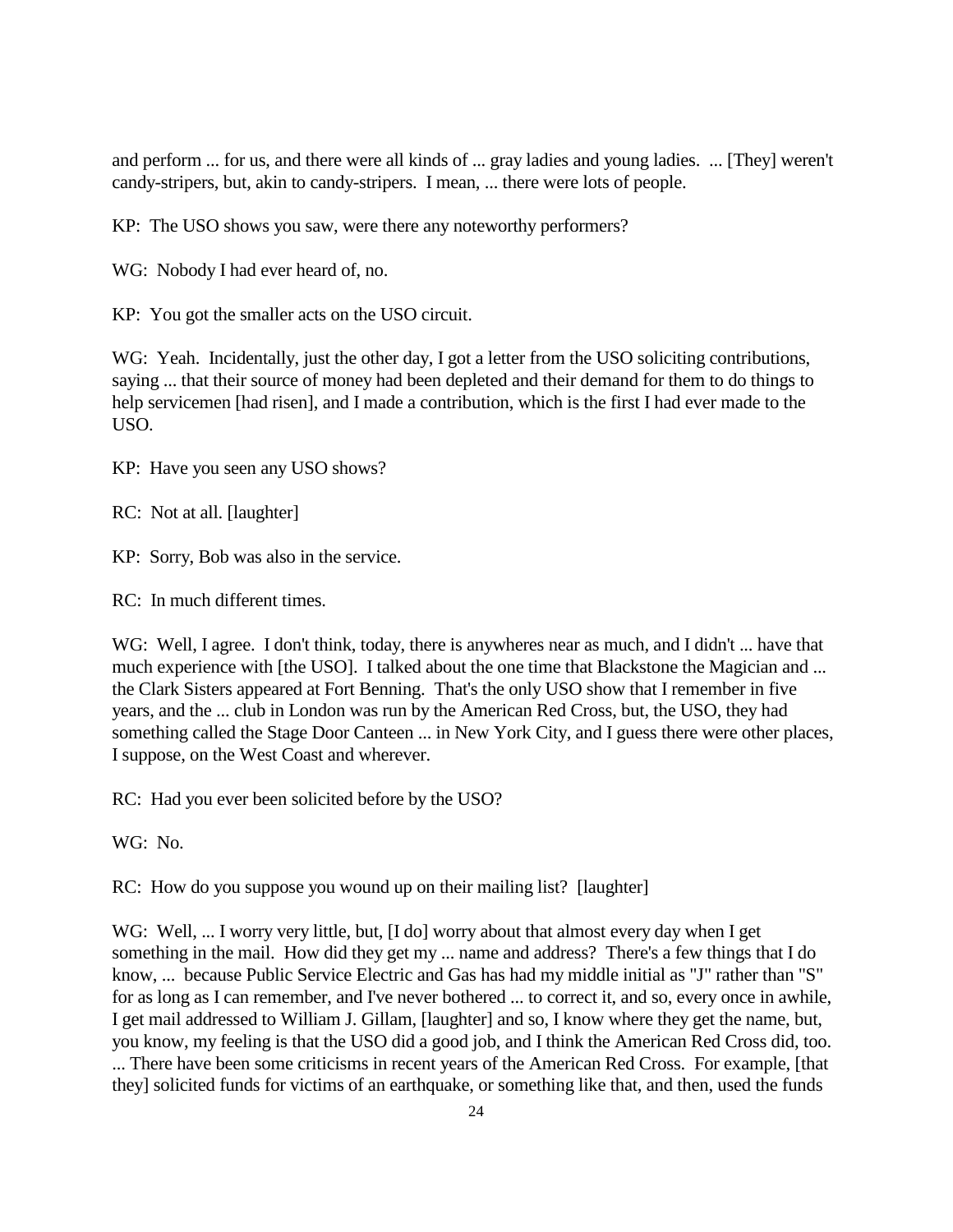for something else, because, by the time they got the money, it seemed like the something else was more important than what they could do for the earthquake victims, but, some people didn't like that.

KP: Your account gives me the impression that you really got to know the doctors, and the nurses, and the volunteers at Atlantic City a lot better than most.

WG: ... Better than what?

KP: Well, you got to know something about them and their backgrounds, because you have their names and quite a few details. It sounds like Atlantic City was an ideal place for you to recuperate.

WG: ... Oh, very definitely. [laughter] You know, the weather, I don't whether I mentioned this or not, I mean, lots of times, we'd read the Philadelphia paper, and there'd be six inches of snow in Philadelphia, and we'd look out, and there's none in Atlantic City, and, of course, the boardwalk was wonderful for orthopedic cases.

KP: Did you have any concerns, when you were in Atlantic City, that you would not be able to walk very well, that the physical therapy would not work?

WG: ... I guess, yes. I mean, because, by that time, it had been, you know, a number of months now. ... I don't know, I mean, you know, it was a relatively short period of time when I was able ... to get up and start walking ... with crutches, and then, they took X-rays and found that it was not strong enough to support my weight, and then, they operated and put a pin ... in there. ... After that, things went along very well, but, as a matter-of-fact, I ended up walking with a limp for forty years.

KP: Before you had been wounded, had you thought that you might stay in the Army after the war?

WG: I hadn't given it much thought, but, I guess I did when I was at Fort Benning. I did feel that this was a good life.

KP: You felt that this might be more than a temporary situation, because it sounds like you and the Army got along well together.

WG: [laughter] Yes.

KP: After you were wounded, did you realize that was it, that you were going to be out of the Army?

WG: I think that was it, yeah. ... Actually, even after I arrived at Atlantic City, and for several months, I had no idea that I was going to be retired. I thought I was just going to be discharged after a certain period of time, when I could function on my own. As I said, I mean, in a civilian hospital, I would've be sent home early. ...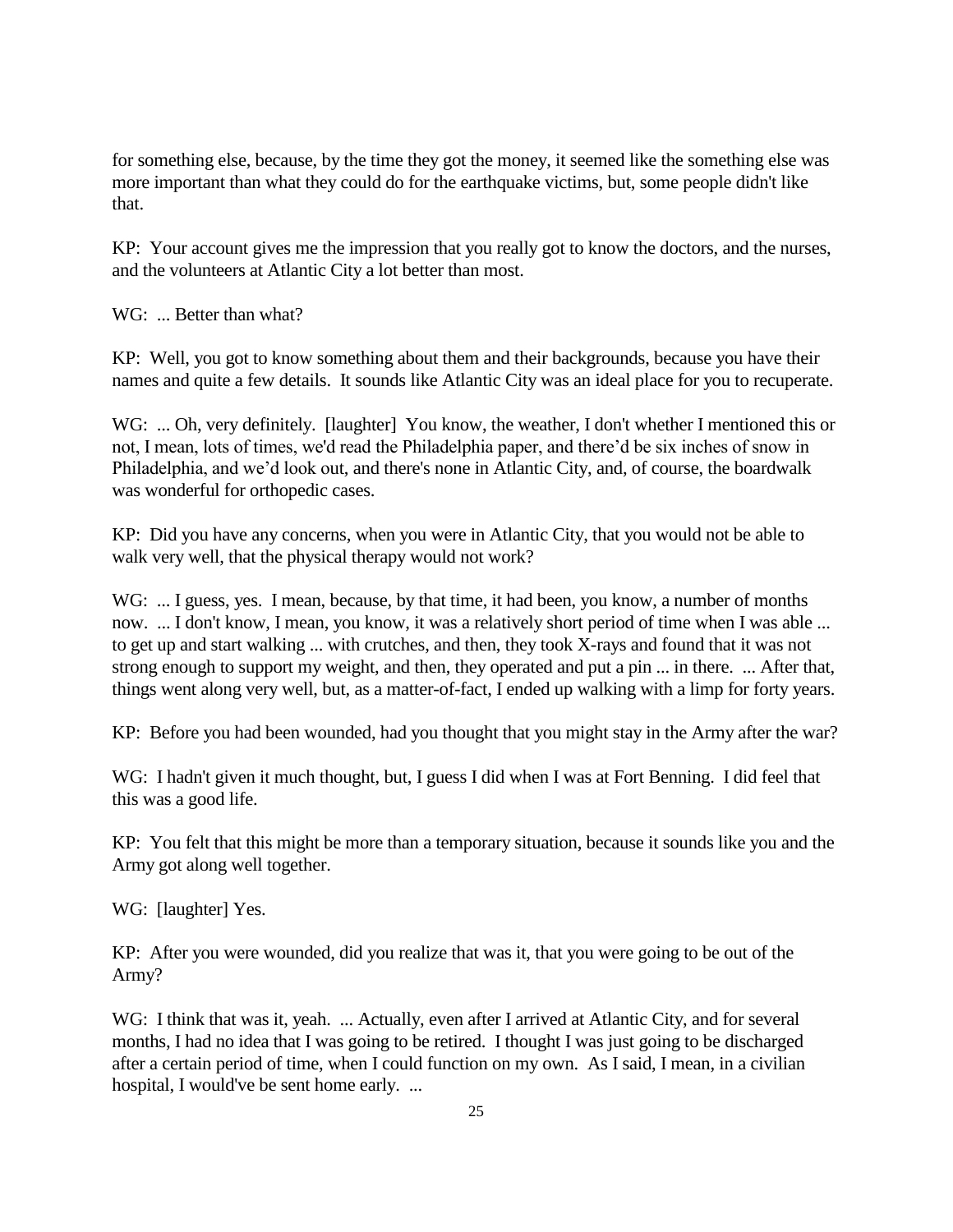KP: Why do you think the Army took so long to discharge you? Was it a sense that they owed you something or that they wanted to ease you into civilian life again?

WG: Yeah, I think so, but, I mean, obviously, this was not ... an individual decision by certain officers at the hospital or anything. It was ... the Army's policy. I mean, I will say that I feel that reserve officers like myself, National Guard officers, and officers that became officers through the OCS, were treated, by and large, the same as regular Army officers, as far as, you know, anything like this is concerned, benefits and so forth.

KP: You really feel like you got a fair shake from the Army, that they did not distinguish between the various groups of officers.

WG: Yes.

KP: Did you feel that way all the way through the Army, that the Army viewed you as an OCS officer?

WG: Yeah, I mean, of course, you know, by the time I was in Camp Maxey, ... and from that point on, the National Guard, OCS, and reserve components, in effect, had taken over the Army. I mean, the regular Army officers were few and far between, and, you know, I never felt any resentment that some of ... them had advanced very rapidly.

KP: You got terminal leave and you had a very quiet summer in Merchantville. Did you have a sense that you had missed a good part of the rest of the war in Europe and, also, in the Pacific? Do you ever feel frustrated that you could not do anything to help the war effort after being wounded?

WG: No. I mean, by that time, by the time I got out, in June of 1945, I mean, the war in Europe was over, and there was still the war in the West ... going on.

RC: Did you ever think that your wound, in some ways, may have been a blessing, not to use the term "million-dollar wound?"

WG: ... Yes, I agree. I mean, had I remained, if I thought about it, it was certainly that I would've ended up ... in the Pacific someplace. I didn't look forward to that in the first instance and, certainly, not in the second instance. [laughter]

KP: Did you think that after you were done in Europe that you would be going to the Pacific?

WG: Well, you know, there was never any period where that seemed to be a possibility.

KP: You took advantage of the GI Bill. When did you get that idea, that you would use the GI Bill to go to Wharton for a time?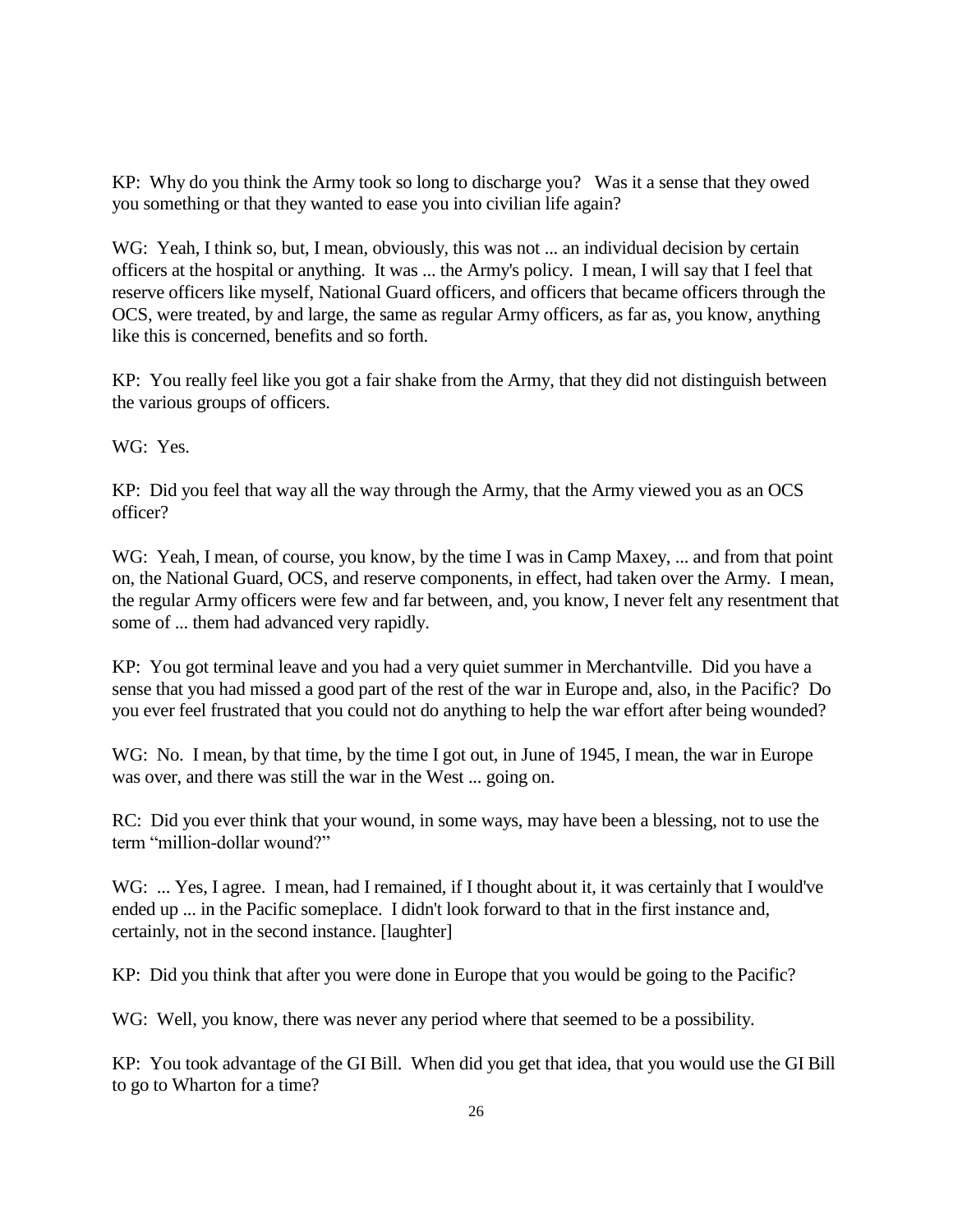WG: I don't really remember. I mean, it certainly was well in my mind before I got out of the hospital in Atlantic City. I mean, I think, by then, I had decided that what I would do is ... go to Penn for a year.

KP: Had you ever thought about going to business school before or was this something that stemmed from getting the GI Bill?

WG: No, not really, no. ... After I graduated from Rutgers, I was going to get a job and earn my living. [laughter]

KP: Then, the Army took you away.

WG: Yeah, the going to Penn for a year ... was just to sort of make up for five years ... of Army life, ... although it did help me. I mean, ... the "chair-borne" infantry taught me things about the business world.

KP: What lessons do you think you learned?

WG: I couldn't really tell you. I mean, just the fact that I had sat behind a desk, and had shuffled papers, ... and so forth.

KP: Did you learn anything about interacting with different types of people?

WG: Oh, ... I'm sure I did. You know, ... the officers that I dealt with at the reception center, ... for two-and-a-half years, almost all of them, as far as I'm concerned, all of them, other than myself, were southerners, and I didn't have a very high regard for many of them. I mean, some of them had kept their reserve commissions and they were physically out of shape. I mean, I could understand why they were assigned to ... the "chair-borne" infantry. ... You know, I think [the fact] that I got assigned there was a mistake, from the Army's point of view. I mean, I don't know [if] it was a mistake from my point of view. [laughter] I think ... you sense, from some of your other questions, ... that, when I graduated from Rutgers at age twenty-one, I was a very young age twenty-one.

KP: So, in a sense, the Army had made you much more worldly?

WG: Right.

KP: This is a hypothetical question, but, if World War II had not come along, how do you think your life would have been different in the 1940s? It sounds like you would not have gone to Wharton?

WG: No, I mean, I won't say absolutely no, but, I mean, I had no plans, at that time, ... to do any graduate work. I mean, you know, if you want to get into that, I mean, it took a long time before I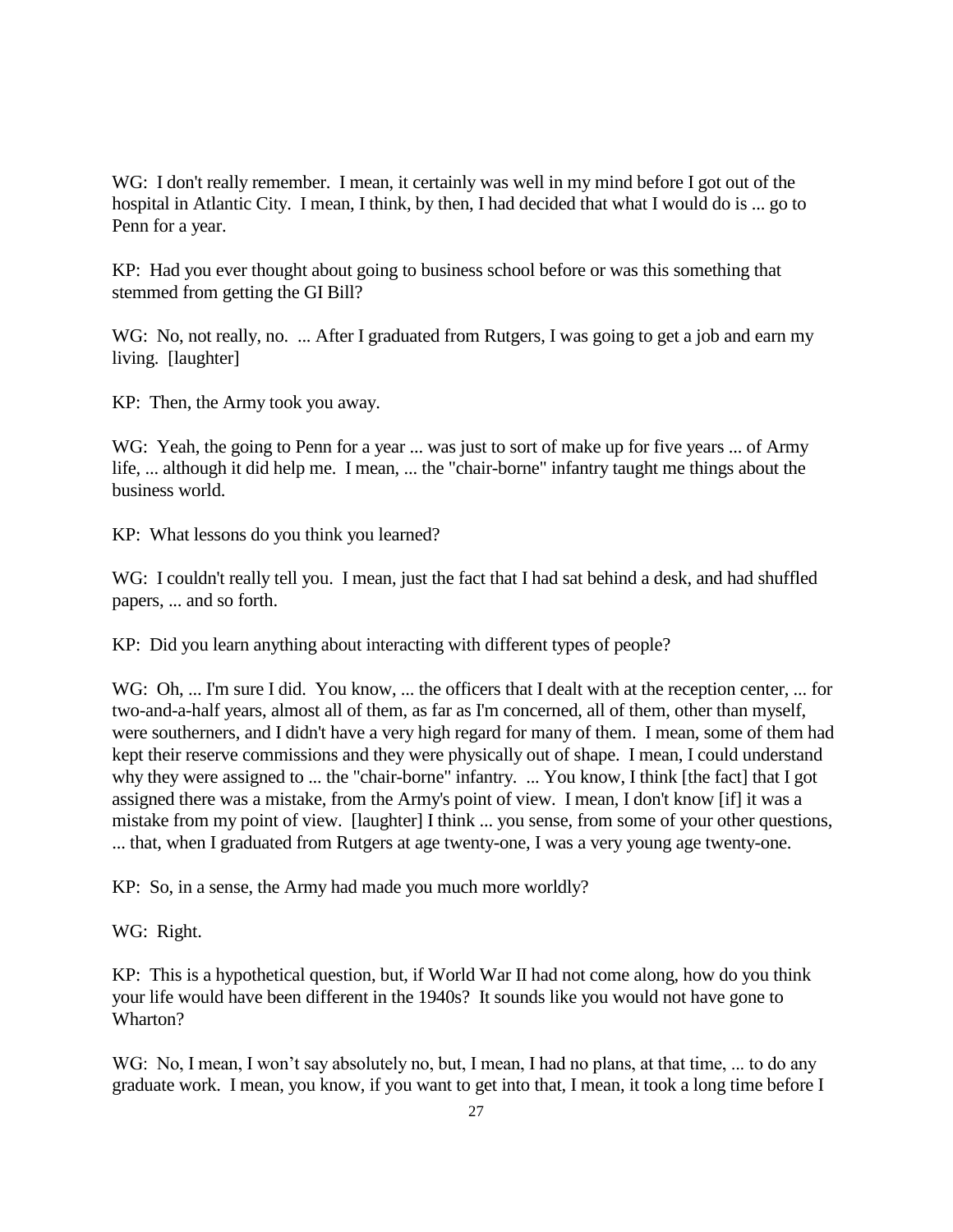ended up in the actuarial profession, and, looking back, ... I can't understand why nobody here at Rutgers had even suggested the possibility that that was a field that I might be interested in, because it's a combination ... of mathematics and business. ... As I think I told you in the answer to another question, the only other job opportunity that I had [was] an interview with the Prudential and I don't know why they didn't offer me a job, but, if they had, I think it ... might have made some difference, but, I still would've ended up in the Army very shortly, being a unmarried male with a reserve commission as a second lieutenant. Working for the Prudential wouldn't have stopped them one minute, and then, ... I know not really ... whether I would have gotten into the actuarial end of the business.

RC: Did the Army give you a briefing on what type of benefits were available to you and what you would be able to do with them?

WG: I don't recall, really, anything like that. Where I learned that I could get benefits to go to Penn, I really don't remember where I got that. I mean, I know that I had decided that that was what I was going to do sometime shortly after I ended up in Atlantic City. I had figured that out.

--------------------------------------END OF TAPE ONE SIDE TWO----------------------------------------

KP: This continues an interview with Mr. William S. Gillam on April 24th 1995, at Rutgers University in New Brunswick, New Jersey with Kurt Piehler and ...

RC: Robert Colandro.

KP: When you returned to the Gallop Poll, had the war changed any of its methods of operating?

WG: Not much. I don't really know what they did and didn't do during the war, but, any case, [in] the] Spring ... of '46, I made a decision that I wasn't going to stay on ... at Penn as a graduate student and instructor, and I contacted the Gallop Poll again, ... and I don't recall any problem ... in getting a job with them there. ... Without going into any detail, and, some time, if somebody wanted to, I would, but, I finally became convinced that if you ask your foolish question, and you get a foolish answer, you're foolish to believe it, and that's my characterization of the Gallop Poll.

KP: I was quite struck when you mentioned how Gallop, in one of his television programs, was using New Brunswick as the representative of the nation. He was convinced that New Brunswick represented the nation. Polling, really until the 1980s, was widely believed, although there have been some fiascoes, like, say, the Literary Digest Poll.

WG: ... And, I was involved in the 1948 election where the Gallop Poll showed Dewey was going to win, and then, it turned out that Harry Truman did. ... I was with the Gallop Poll for six months after that or more, ... and, as I say, what I just said a few minutes ago, I still believe it's not ... the way respondents are selected, although a lot has taken place in that aspect of it, but, even if you get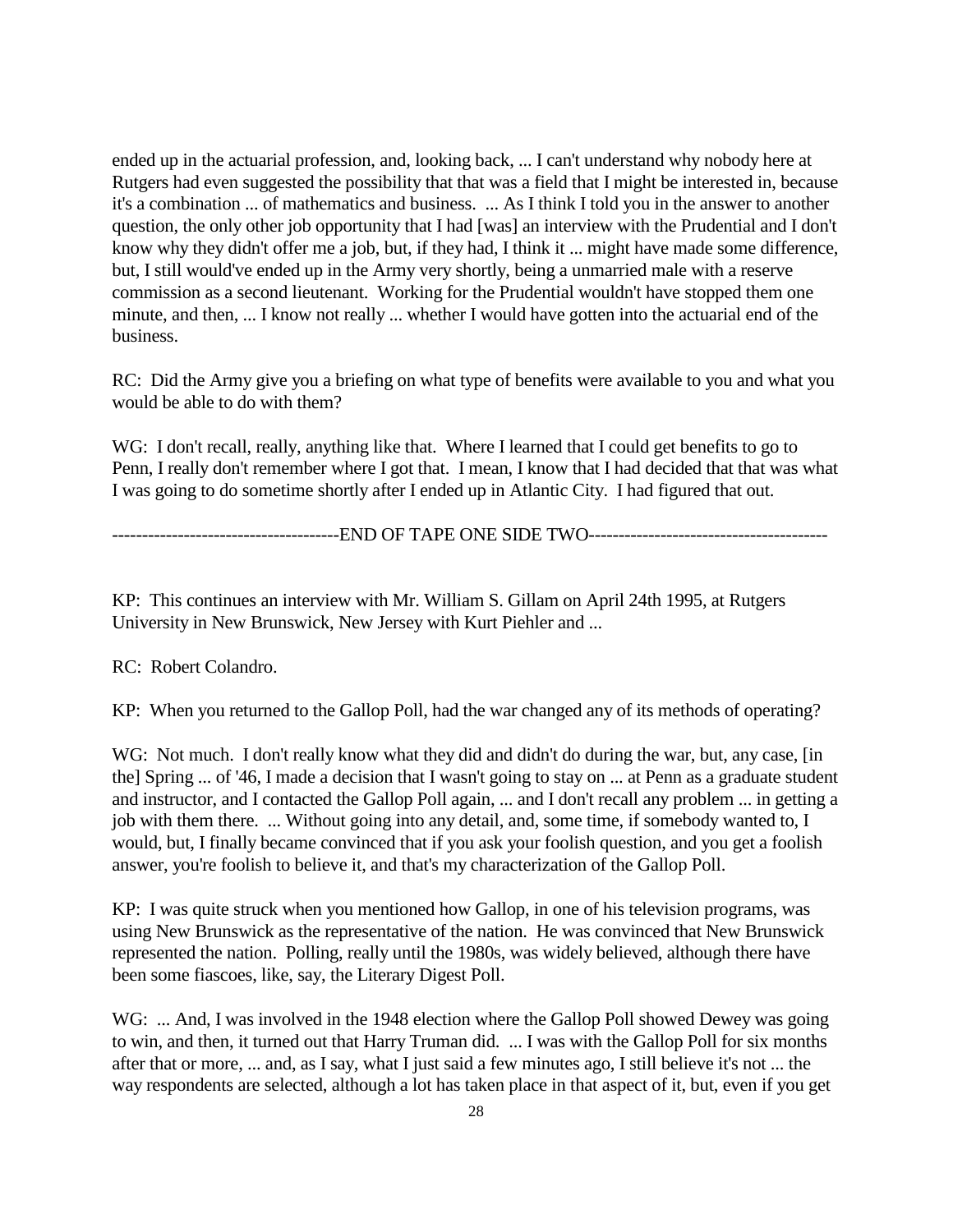a sample which is a very sound sample, you still have to ask your question and get an answer. ... You know, ... the Gallop Poll organization had several branches in Princeton, where old Dr. Gallop had a finger in all of them, and some of them were involved in commercial research, even at that time, and I was impressed when they ... would get permission from people ... to go in their homes and examine what products they had in their medicine cabinet and on their kitchen shelf, as opposed to asking them what kind of toothpaste you use, and what kind of cereals you use, and so forth, and so, that's what I mean. I mean, you ask a person how they're gonna vote, and they tell you something, and you put that down and believe it, you're crazy. People have all kinds of reasons for misleading you.

KP: How shocking was the '48 debacle which predicted that Dewey would win, in your own thoughts, for the Gallop organization?

WG: ... I think that the feeling there was pretty much what had happened with the Literary Digest, that the problem was with the sample. ... So, while I was still there, ... we started working on efforts to ... select a sample based upon geographic location rather than haphazardly, as it was done before, ... but, I don't think now, in retrospect, that that was the answer.

KP: It may not have been the Gallop Poll, it may have been the Roper Poll, but, I think one of the pollsters from that ill-fated election, for pollsters, said that one of their problems was, and this particular organization even liked Truman, but, they knew that Dewey was gonna win, so, they basically stopped polling about six weeks before the election.

WG: Well, I don't say that that was not part of the problem, but, again, it ties in with the fact that what people told them six weeks before, and then, what they did six weeks later, are not necessarily the same thing. ... Whether people actually changed their minds during that period of time, I know not.

KP: Were there any other polling efforts that led you to become more skeptical, any other instances where you thought there was a problem in the polling business?

WG: Not really, I mean, I didn't see any way around that, as long as you were trying to find out peoples' opinions or how the hell they felt. As I say, the commercial aspects of it could be dealt with in a different way, and it seemed to be perfectly sound, and a lot of that has been done, but, they're still doing it in the political arena, and I didn't see any future in it.

KP: What led you to leave graduate school after a year? Had you thought of staying on or did you really view graduate school as a one year thing?

WG: No, when I went, I viewed it ... as one year to just sort of catch up ... with five years [of being] out of the country, so to speak, and, you know, at the end, or near the end of the first semester, I had the opportunity to ... teach two classes in elementary statistics, and I won't say I didn't enjoy it, but, I had become convinced that a teacher who only knew what he read in books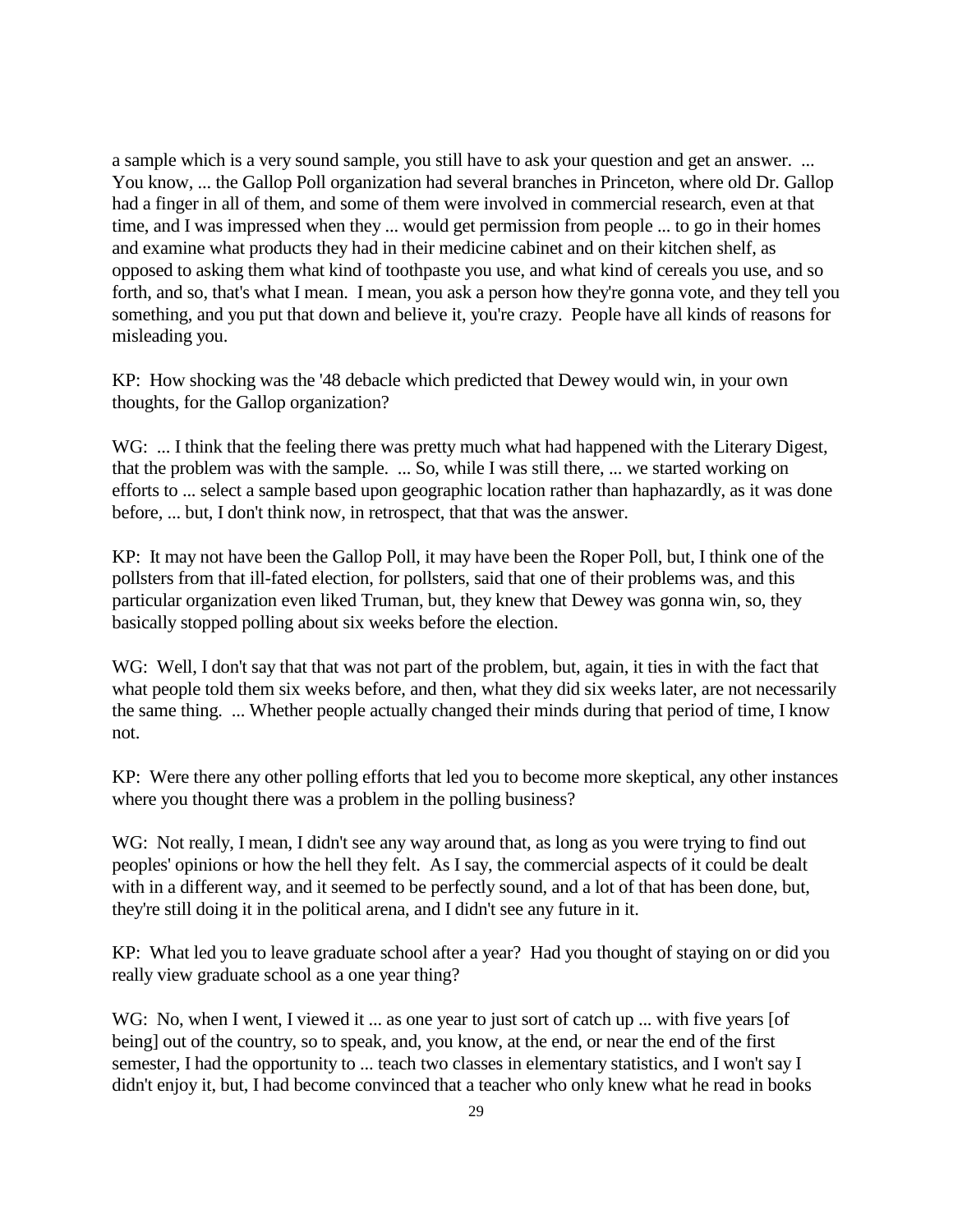was not a very good teacher. ... So, you know, I just gave it up and went back to work for the Gallop Poll. Whether, at that time, there had not been the possibility of going back to work for the Gallop Poll, I don't know what I would've done.

KP: It sounds like they were glad to get you back.

WG: ... My father suggested several things to me, like working for the Internal Revenue Service and things like that. ... I didn't pursue it. I mean, I was not an accountant, and there's a great difference between an accountant and a statistician, and accounting just didn't appeal to me at all, worrying about the last cent, you know. [laughter].

KP: After you left the Gallop organization, where did you go next?

WG: I got a job with the ... National Bureau of Casualty Underwriters, which is a rate making organization for the ... property and casualty insurance business and I found out about the Casualty Actuarial Society. They gave a series of eight examinations that was worthwhile taking and I embarked upon that. ... You know, in retrospect, I would've been much better served if I could've started that in 1940 rather than 1949.

KP: You stayed with them for the rest of your career.

WG: Yes. Actually, the organization's name changed. There were a couple of mergers that took place, but, I was with them all the time, from then 'til 19 ...

KP: On the survey, you wrote until 1979.

WG: Yes, 1979, okay.

KP: It sounds like you liked that work a great deal.

WG: Yes.

KP: As well as the organization.

WG: ... I don't think, in looking back, that there are any other kinds of jobs that I could have found, any other fields, that ... I would've felt more comfortable [in] than I was as a casualty actuary, and I don't know how much you know about the distinction between casualty actuaries and life actuaries, but, there's all the difference in the world.

KP: What is the difference?

WG: I mean, life actuaries deal with life insurance and casualty actuaries [deal] with automobile insurance, liability insurance, workers compensation, and so forth.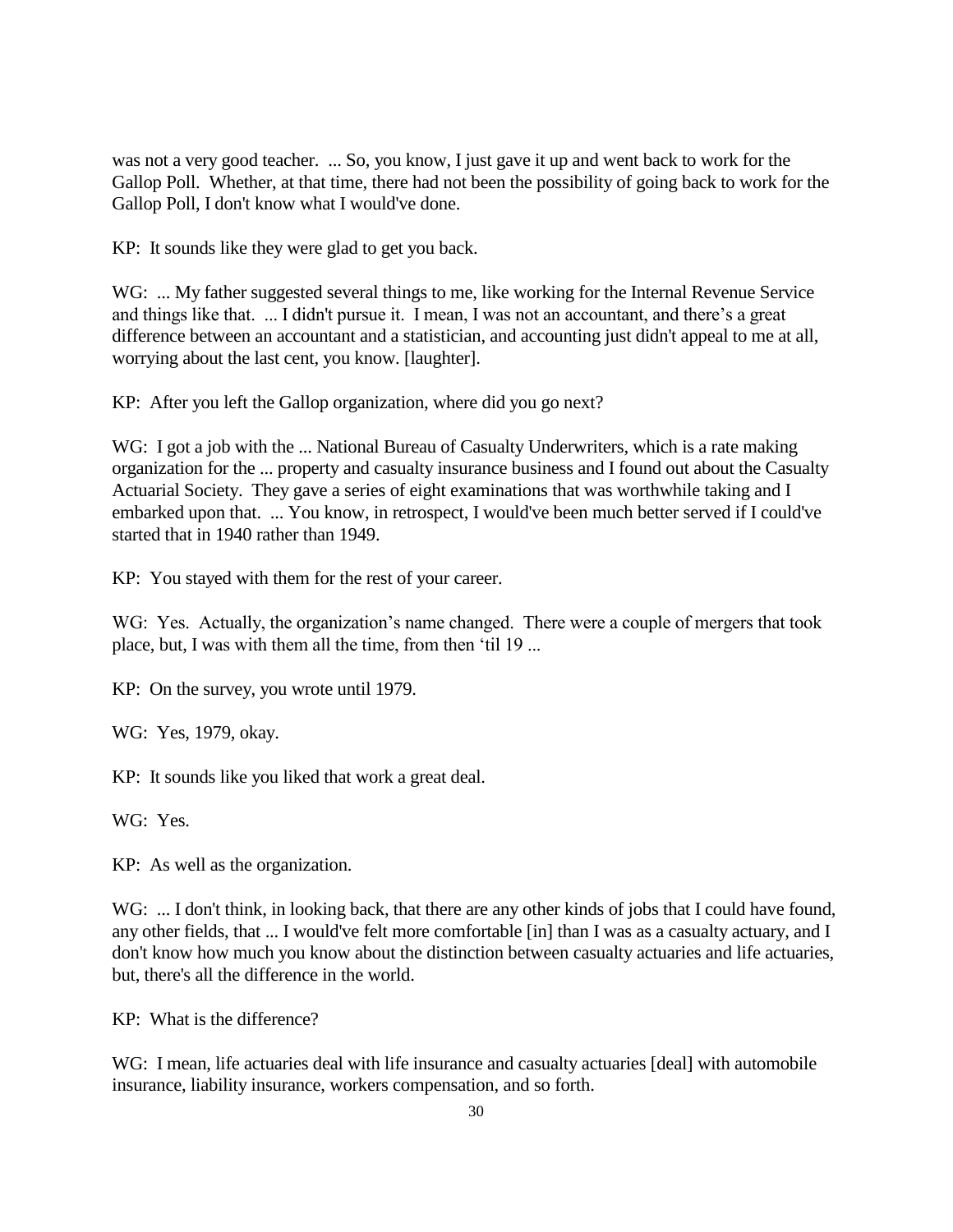KP: So, in a sense, you had a lot of different questions to work on, which made it more interesting.

WG: To me, certainly more interesting, and I'm sure that many members of the Society of Actuaries, which is a life actuaries society, think that that's the only kind of actuary work that's worth doing. ... What has happened, I think it was [in] '65, a new organization was formed, [the] American Academy of Actuaries, which encompasses the life actuaries, and the casualty actuaries, and pension actuaries, and so forth, ... but, [it had] become the mouthpiece of the actuarial profession and handles all the dealings ... with the legislators in Washington, and the state, and so forth, and I'm a member of the American Academy of Actuaries, have been since '65 when it was founded, and ... that area has expanded much more than I ever thought it would. In other words, the American Academy is now doing many more things than ... the Casualty Actuarial Society or the Society of Actuaries has ever done or would ever do. I mean, but, the Casualty Actuarial Society and the Society of Actuaries think of themselves as being educational, primarily, and testing, but, you know, not interfacing ... with the public.

KP: The actuarial industry, you began in it when it was still in the slide rule stage and followed it into the computer age. How did the computer change actuarial and statistical work?

WG: Well, you know, ... [at first], the actuarial work was done with accounting machines, ... punchcards. I mean, that was the way of life when I was [in it]. ... We had just really started getting into computers, but, ... still, at that stage, everything was entered on the punchcards, and the punchcards went into the computer, ... and so forth. ... I mean, now, ... everybody has a computer on their desk and ... I'm sure I would be lost if I tried to go back to work. In this connection, my son is a casualty actuary. He came to Rutgers here, and got a Master's in mathematics, and he met his present wife here, where she was getting her Master's in mathematics, and, several years after that, she heard about the National Bureau, and came in, and applied for a job. This was before they were married, so, her name was not Gillam, so, she didn't have any problem getting a job, and, ultimately, she persuaded my son to come in and get a job. Of course, right away, they knew who he was, ... but, it didn't interfere with them offering him a job. At that time, there was no concern about nepotism or anything like that and ... they both are working for National Council and Compensation Insurance in Boca Raton, Florida, and they're both making good money at that, and I'm sure that he is satisfied that he didn't get led astray by ...

KP: By his father. You are now a member of a number of veterans organizations. Did you join any of them in 1945? When did you start becoming active in veterans organizations?

WG: Yes, ... there was an organization that has now disappeared, Disabled Officers Association, and when that finally ... [closed up] shop, I joined the Retired Officers Association. You know, and, of course, the Retired Officers Association, you don't have to be retired because of disability. Lots and lots of them were retired because of twenty or thirty years service, ... and many more of them are regular Army than were in the Disabled Officers Association, and then, later on, I learned about ... the Second Division Association and about the Military Order of the Purple Heart, and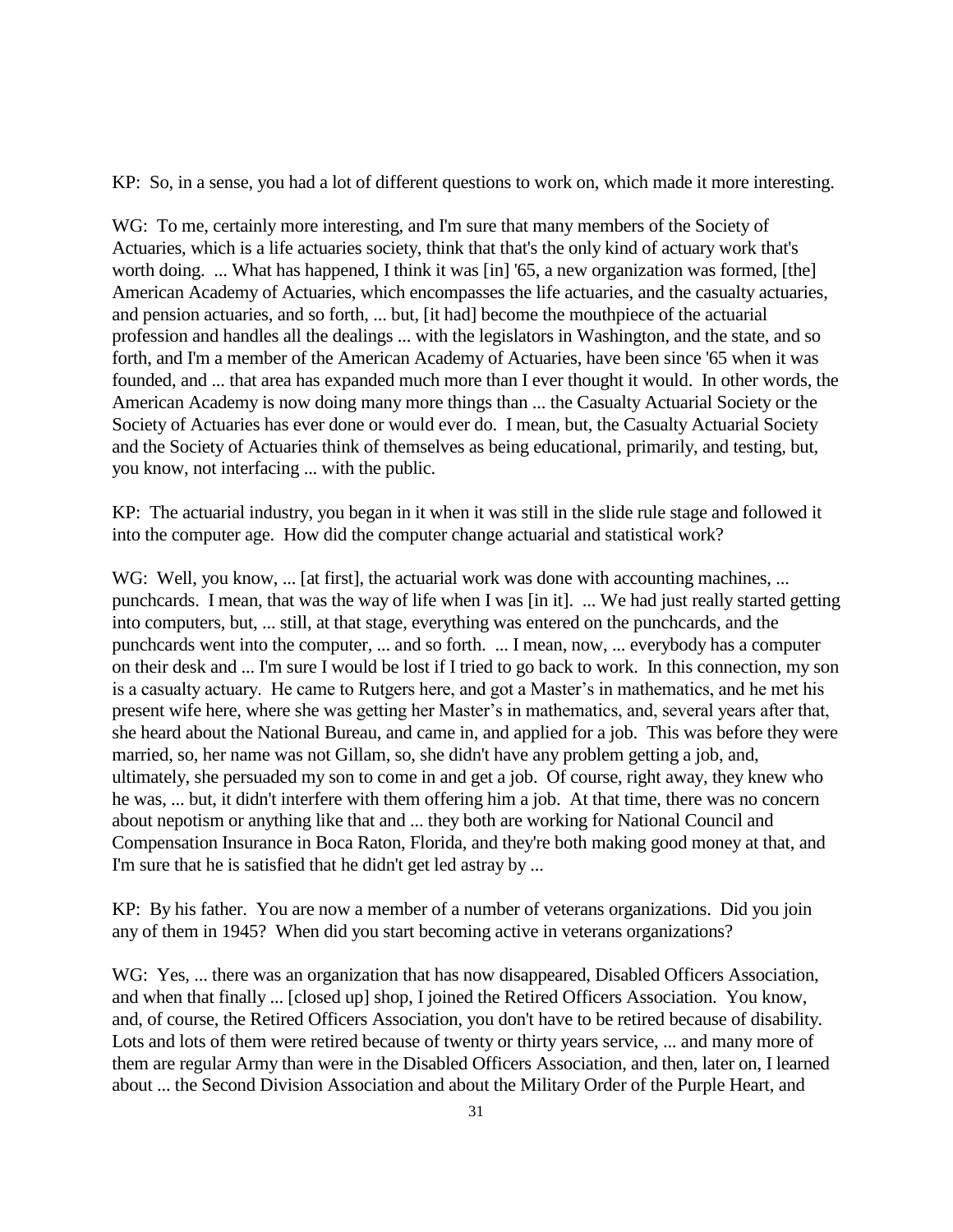joined both of those, primarily to have access to the information that they distributed in ... their bulletins.

KP: Have you ever gone to a reunion of any of your units?

WG: No.

RC: Have you ever been back to France?

WG: ... No. ... I would have liked to do that, but, things never just seemed like it would be possible.

RC: There are numerous tours now and groups of veterans that go back to visit a lot of these areas.

WG: Yes, ... in addition to the organizations I'm in, I joined the Battle of Normandy Foundation, and I got lots of information about the tours they sponsor, and so forth. ... I would've liked to have ... been in a position to do that.

KP: Your two sons did not serve in the military. Do you have any regrets that they did not?

WG: No, I felt then and feel now that everybody should serve in the military for some period of time, universal military service. At the time, I certainly did not support the Vietnam War and was very pleased that my two sons were able to avoid it. My older son got a low number, or a high number, I'm not sure which one meant that he didn't have any chance, really, of being [called to] serve, and the younger boy went to college, and, by the time he finished college, why, it was over. ...

KP: So, you did not support the war in 1965.

WG: ... No, but, I didn't not support it in any active way. I mean, it's my own personal opinions and I expressed my opinions with friends and relatives. ...

KP: Why were you opposed to it, admittedly, in a quiet way, but, what made you think this war was different from your war?

WG: It's hard to put that ... in a few words. It just seemed like it was a no-win situation ... and, as time went on, it got worse and worse. I mean, we were expending useful efforts for no good reason, no avail. I can't say that I reached a conclusion that under no circumstances should we get involved in ... foreign wars, but, I certainly have not been happy about things like Haiti and that ... stupid island that we sent [troops to]. What was it?

KP: Grenada?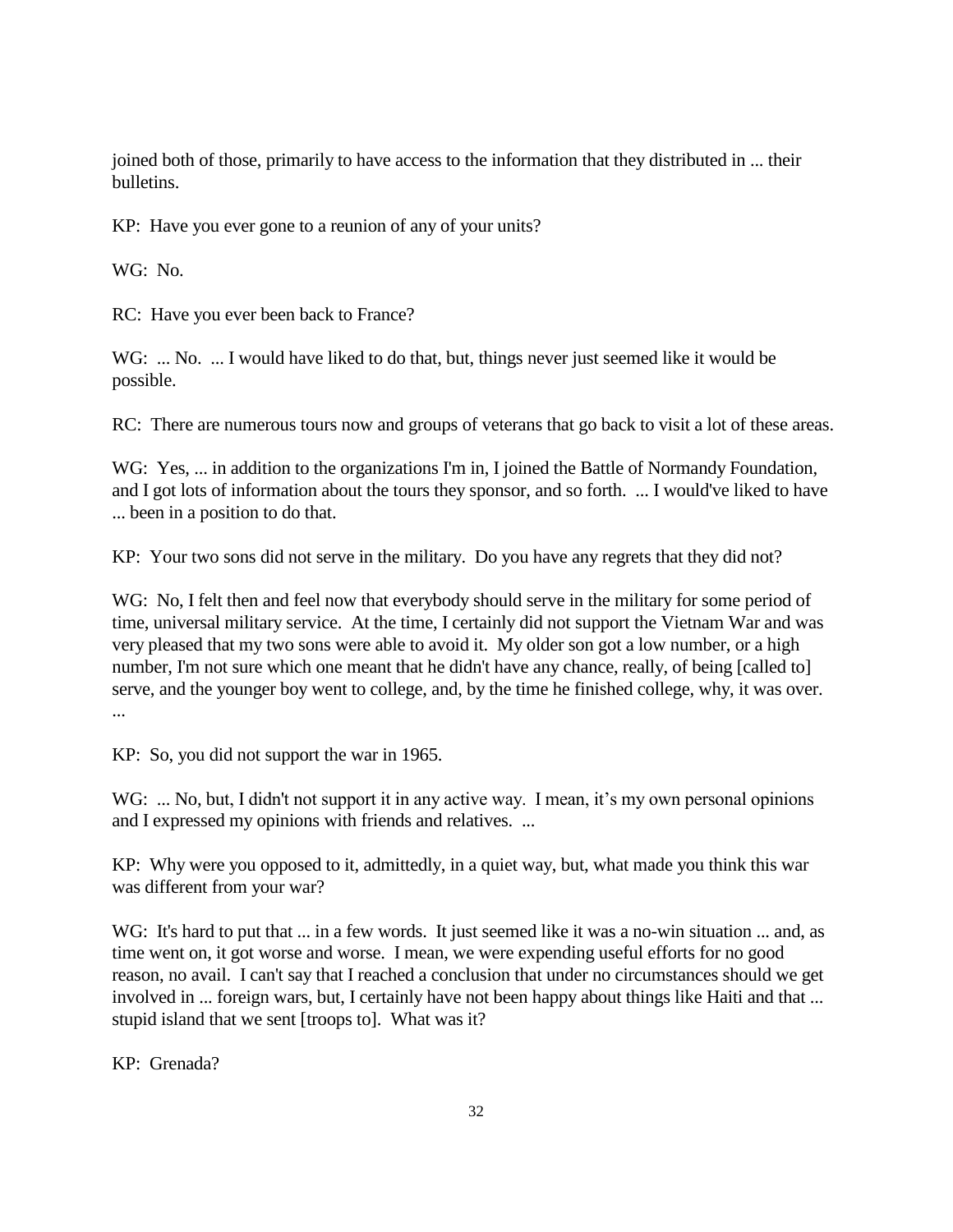WG: Grenada, yeah. I mean, of course, it didn't amount to much, but, I mean, still.

RC: What did you think of the Korean War?

WG: ... I guess I felt, at the time, that it was more akin to World War II, Korea.

RC: However, by the 1960s, you did not see the Communist takeover in Vietnam as a threat.

WG: A threat to this country, no. For that matter, I have very mixed views as to, ... what was the war in Arabia?

KP: Desert Storm?

WG: ... Basically, my conclusion, that was mainly to pull the Japanese interests out of the fire. I mean, I'm sure that ... if Iran [Iraq] had taken over Arabia [Kuwait], it would've caused economic problems in this country, but, Japan was really the country that would have been hurt by cutting off the supply of oil, and I'll have to say that ... I still don't have very good feelings about the Japanese, or the Germans, for that matter.

KP: So, you have never been back to Germany?

WG: No. I never got to Germany in the first place. I would have no desire to go to Germany.

KP: So, you have never been back to Europe since.

WG: But, ... I would like to go back to Normandy, yes.

KP: However, you have never been back to Europe.

WG: No.

KP: What did you think of the Japanese and Germans as enemies?

WG: Well, I mean, ... with the Germans, I guess ... I really felt that it wasn't the German people, *in toto*, that I was against, it was the Nazis, and I appreciate that many Germans that were involved were Nazis, and involved with the Nazis, and so forth. With the Japanese, it was something completely different. I ... just felt that they were all bad.

KP: Have you ever bought a Japanese car?

WG: No, ... I never would.

KP: Or, a German car?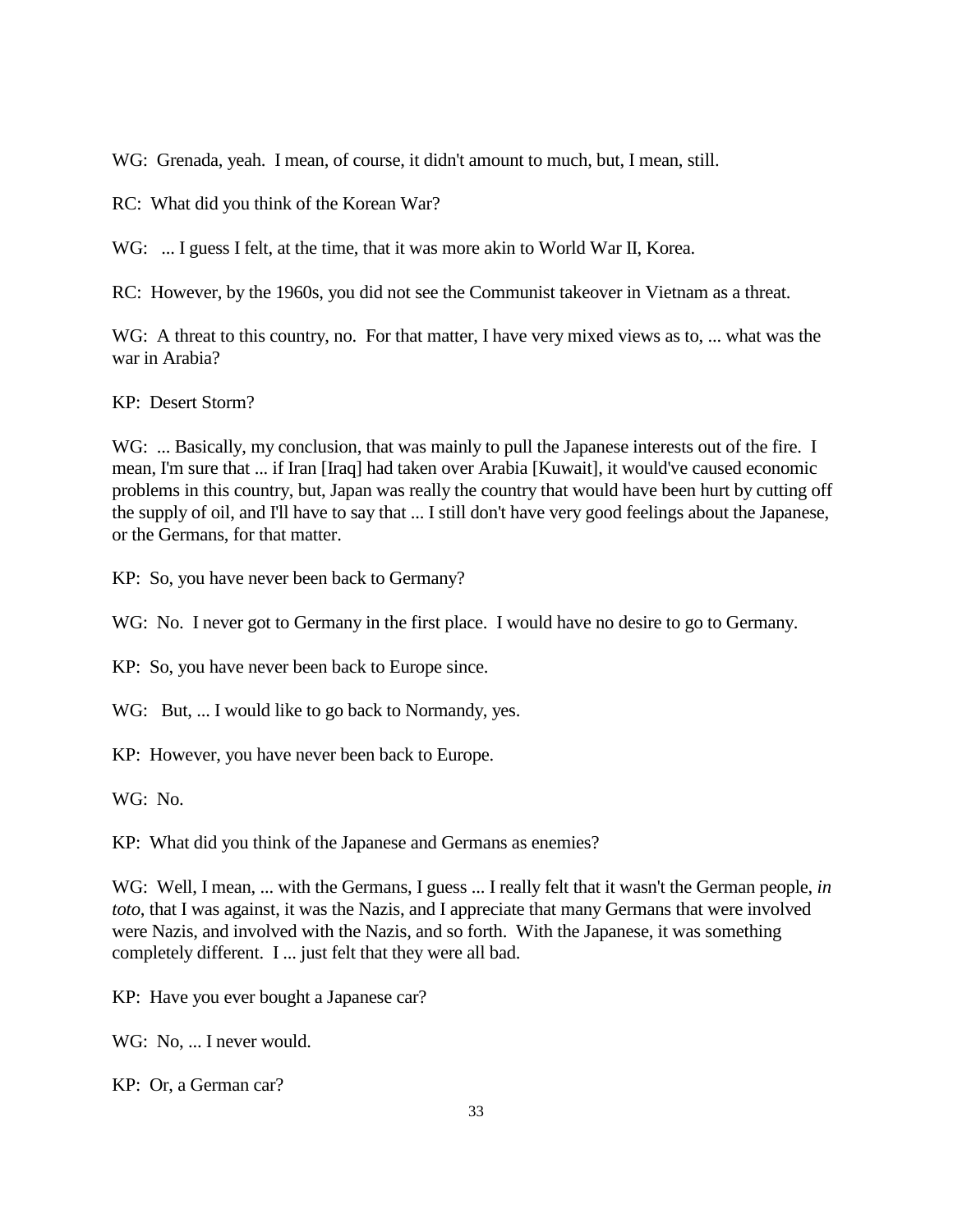WG: No, I don't think so. ... Reluctant sayer, I mean, I would tend to buy American first. On the other hand, I do agree, from an economic point of view, that free trade is ... essential to [the] well being of planet Earth.

RC: Where did you learn about the war in the Pacific, from books, movies, other veterans, or all of those sources?

WG: All of those sources.

KP: Did you have any Pacific veterans with you in the Atlantic City hospital?

WG: ... No, I assume that there were some similar hospitals in California. ...

KP: Have you seen any World War II movies that accurately reflect your own experiences in the military?

WG: I can't recall any World War II movies that I have seen. After 1949, when my oldest son was born, for a number of years, I saw no movies at all, and then, later on, after we had obtained TV, ... [I] saw some movies on TV. I have gone to see some movies, but, I do not recall having gone to any ... that were World War II.

RC: Have you seen many documentaries or films from that time period?

WG: No. I mean, I'm just thinking that, on public television, there were some things which deal primarily with ... the music of the era.

KP: Did you like the music of the era? It sounds like you liked the big bands.

WG: Yes, definitely. ... I think there's something to be said for the fact that the big band music has continued to this day, and my older son, who grew up with Elvis Presley ... and rock and roll, has come around to appreciating the big bands sound, ... and he's into CDs with the big band sound.

KP: Well, Bob has a similar story from doing research for the project and listening to his father's narration of the big band era.

RC: Well, he saw quite a few of the big bands. In the New Jersey area and when he was in the war, he was in California, he managed to see a lot of the groups.

WG: You know, ... I didn't really. I mean, what was on radio that I was able to hear was sort of a mixed bag. I think the last time I talked about ... the music down in the South, ... the countrywestern type of music. So, it really, as far as I was concerned, was ... after I got out of the Army that I became really familiar with the music that had been developed in the '40s.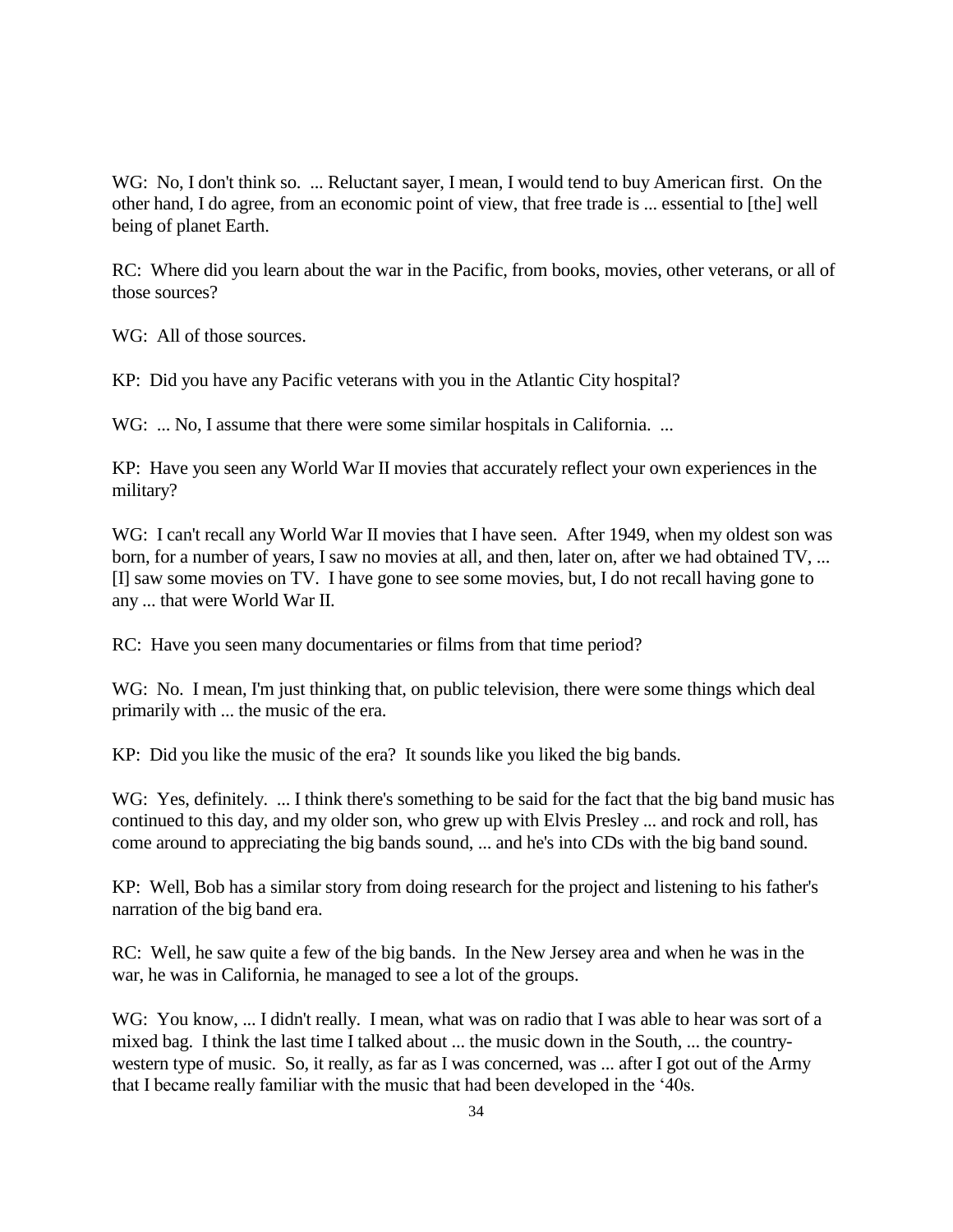KP: From your description of the South, at times, it seems like a different country from the North.

WG: Yes, yes.

KP: Have you been back to any of the places you were stationed in the South?

WG: No. ... I [would] have liked to have done that, too. ... My wife and I have ... visited New Orleans, and Atlanta, and Williamsburg, and a number of times in Florida, and San Francisco, and Las Vegas, ... but, never any of the places where I was stationed or had any connection with.

RC: Now, when you had first gone south, you were with the 24th Infantry Regiment, which was an African-American regiment. Later on, during the civil rights movement of the '60s, did you have any opinions on that or had that experience reflected upon how you looked upon the civil rights movement?

WG: I guess it did, but, ... I'd be hard pressed to say exactly ... in what way. ... You know, even today, I ... feel that the blacks were mistreated for years, and years, and years, even after the Civil War, or maybe not even, but, particularly after the Civil War, but, I don't know what I would favor ... differently than what has happened as far as the black [movement]. I mean, I don't want to get into President Lawrence and what [he said]. Well, if you're interested, I'll tell you what I think about that. I think what he said is what he truly believes. In spite of ... believing what he said, I think he's done a tremendous job for minorities at Tulane and at Rutgers. Now, this thing, it just keeps stirring. I mean, ... Governor Whitman has made some statement, and I'd like to see the statistics on the number of black families without fathers and the number of white families without fathers, and, I mean, I'm sure that it would maybe not support specifically what ... Governor Whitman said, but, nevertheless, let's face up to facts, people. I mean, Daniel Joseph Moynihan wrote, whether it was a book, or a treatise, or whatever, at one time about the ... breakdown of the colored family. You know, I think, from what I was able to observe in ... Columbus, Georgia, and area, is that the black families were just as cohesive as ... white families at that time. I mean, you know, they were very religious people, and I think ... marriage was important to them, and that they looked down on ... blacks who behaved differently. In Edison Township, ... which surrounds Metuchen, there's an area that was called Potters. Do you know anything about that? It was out in the rural area of Edison Township and a colored, a Negro, establishment had been set [up]. ... Well, they built shacks on land that they didn't own. Actually, it was township owned land that the township had taken over because the owners didn't pay their taxes. ... Squatters is the word, squatters. ...

KP: When was this, in the 1940s?

WG: The '40s, the '50s, too. ... At the same time, there were a group of black families that actually owned their land and their homes in that area and they looked down on the squatters just as much as white people did.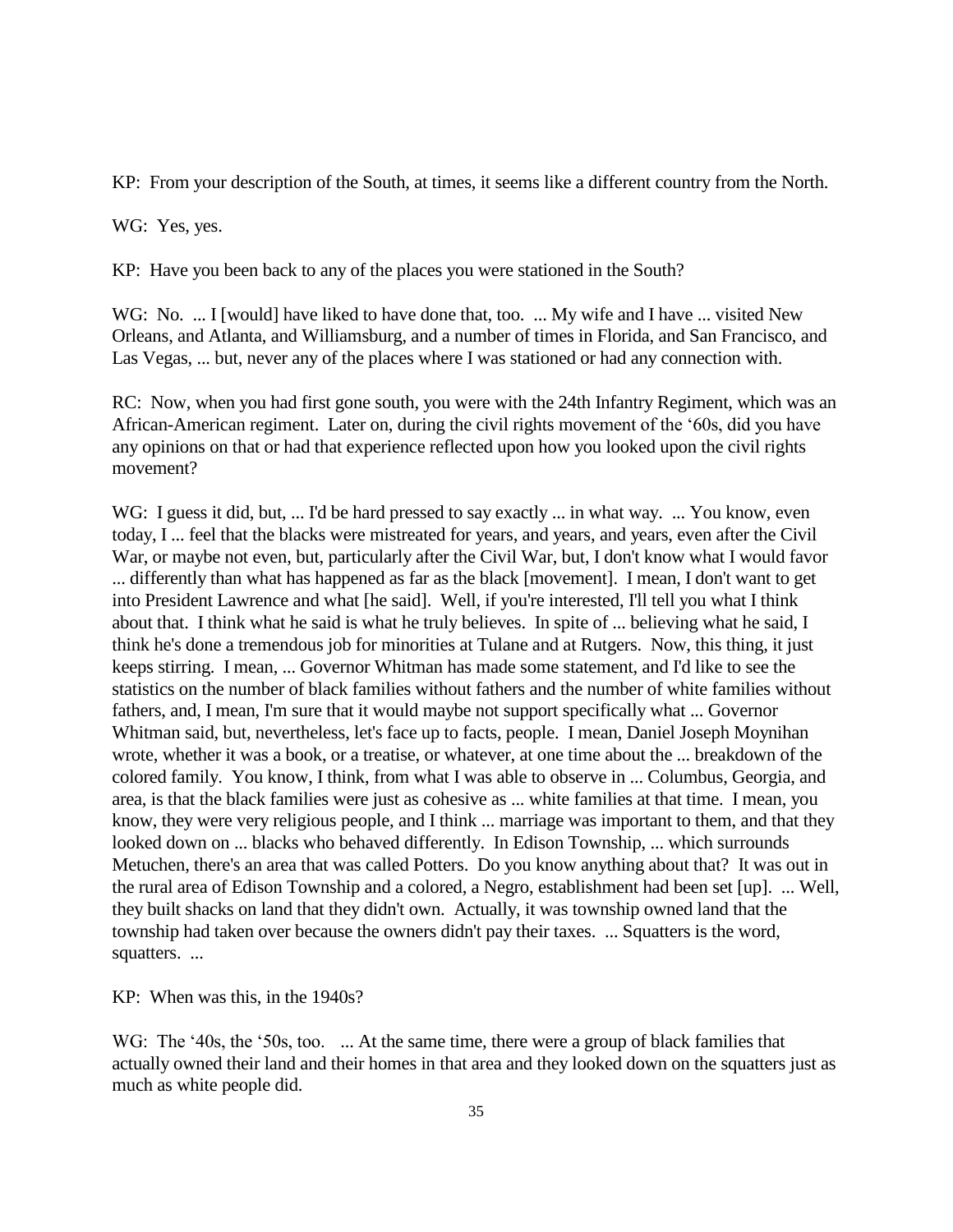KP: What ever happened to the Potters?

WG: Ultimately, ... the township, my guess, with assistance from the federal government, built housing, and was able to provide housing for most of the squatters, or else, the squatters just picked up and left, went back to Newark, I guess. So, today, it ... still is largely a black population that lives in that area. It's in North Edison Township, bordering on Clark Township in Rahway. ...

RC: How long was it before you heard about the death camps in Europe? Had you talked to anybody that may have been a witness to liberating any of them?

WG: No, and I can't really tell you when I first became aware of it. I'm sure it was ... some time after I got out of the Army. It was into [the]1950[s], anyway.

KP: Thank you. Is there anything we forgot to ask you?

WG: I can't think of anything. Now, what's going to happen now?

KP: Bob will type up a transcript of the interview, and then, we will be sending it to you to for you to correct, or add to, or delete.

WG: Yeah, I really, ... looking back, I can't think of anything that I said that I would have any objection to, but, I'm sure there are.

KP: Well, something may come to mind that you might want to add.

WG: ... Add, or some factual things, just like in my own account. I amended it with a lot of facts which really don't affect it at all.

KP: Well, thank you for all of your information.

WG: Well, going back to the Rutgers bunch at Aberdeen, and I gave you Mike Hill's name and address, but, more generally than that, I mean, are all the members of the Class of '40 going to be invited to participate in this? I mean, directly. I mean, if they read the *Rutgers Magazine,* they would know about it.

KP: Yeah, if someone contacts us, we send them a form and interview them. The only question has been, for us, the money, since we can not afford to mail every alumni from the period a mailing at this point, so, we have been asking classes to do that, but, if you would be willing to send a mailer to your class, we would definitely like to interview them.

WG: Well, I think we're going to have a meeting Thursday, but, I think we've just about exhausted the possibilities of any mailing to our [class]. ... What I'm going to suggest is that we prepare a